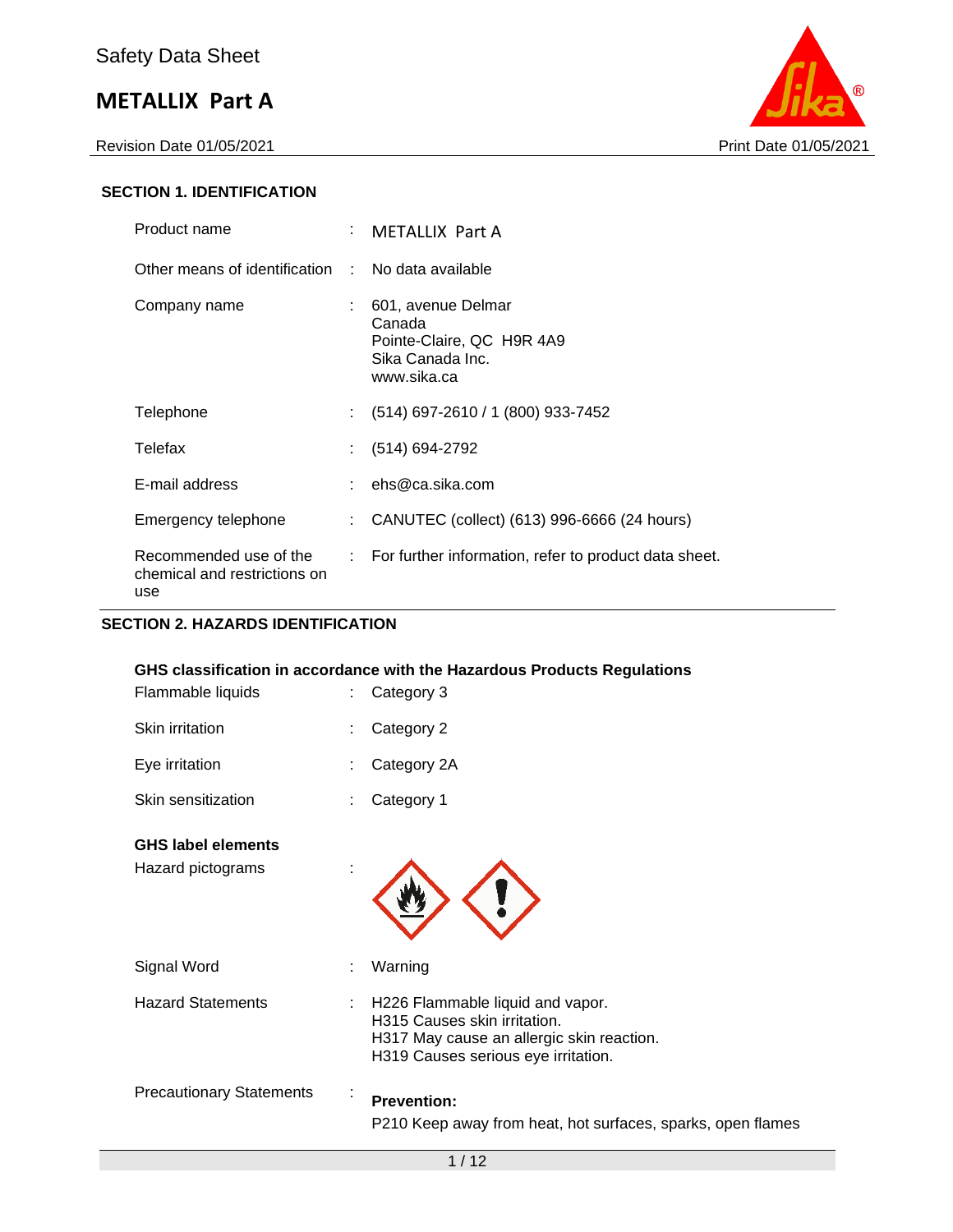Revision Date 01/05/2021 Print Date 01/05/2021



and other ignition sources. No smoking. P233 Keep container tightly closed. P240 Ground and bond container and receiving equipment. P241 Use explosion-proof electrical/ ventilating/ lighting/ equipment. P242 Use non-sparking tools. P243 Take action to prevent static discharges.

P261 Avoid breathing dust/ fume/ gas/ mist/ vapors/ spray.

P264 Wash skin thoroughly after handling.

P272 Contaminated work clothing should not be allowed out of the workplace.

P280 Wear protective gloves/ protective clothing/ eye protection/ face protection.

#### **Response:**

P303 + P361 + P353 IF ON SKIN (or hair): Take off immediately all contaminated clothing. Rinse skin with water.

P305 + P351 + P338 IF IN EYES: Rinse cautiously with water for several minutes. Remove contact lenses, if present and easy to do. Continue rinsing.

P333 + P313 If skin irritation or rash occurs: Get medical advice/ attention.

P337 + P313 If eye irritation persists: Get medical advice/ attention.

P362 + P364 Take off contaminated clothing and wash it before reuse.

P370 + P378 In case of fire: Use dry sand, dry chemical or alcohol-resistant foam to extinguish.

#### **Storage:**

P403 + P235 Store in a well-ventilated place. Keep cool.

#### **Disposal:**

P501 Dispose of contents/ container to an approved waste disposal plant.

#### **Additional Labeling**

There are no ingredients with unknown acute toxicity used in a mixture at a concentration >= 1%.

#### **Other hazards**

None known.

#### **SECTION 3. COMPOSITION/INFORMATION ON INGREDIENTS**

Substance / Mixture : Mixture

| <b>Components</b> |  |  |
|-------------------|--|--|
|-------------------|--|--|

| Chemical name                      | CAS-No.    | Classification            | Concentra-<br>tion $(\% w/w)$ |
|------------------------------------|------------|---------------------------|-------------------------------|
|                                    |            |                           |                               |
| bisphenol-A-(epichlorhydrin) epoxy | 25068-38-6 | Skin Irrit. 2; H315       | $>= 60 - 80$                  |
| resin                              |            | Eye Irrit. 2A; H319       |                               |
|                                    |            | <b>Skin Sens. 1; H317</b> |                               |
| bisphenol-F-(epichlorhydrin) epoxy | 28064-14-4 | Skin Irrit. 2; H315       | $>= 10 - 30$                  |
| resin                              |            | Eye Irrit. 2A; H319       |                               |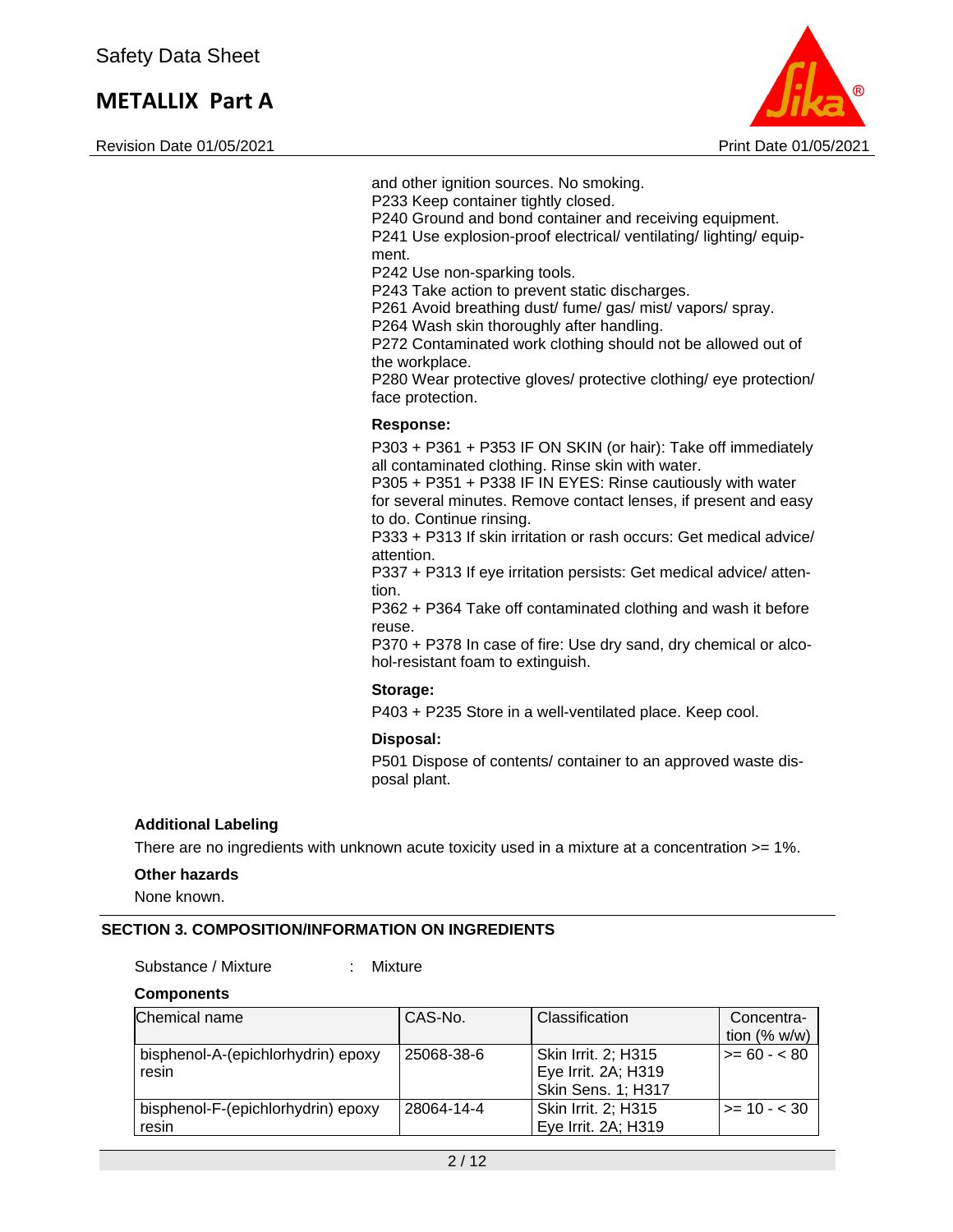Revision Date 01/05/2021 2021

|                             |                | <b>Skin Sens. 1; H317</b> |            |
|-----------------------------|----------------|---------------------------|------------|
| ethanol                     | 64-17-5        | Flam. Liq. 2; H225        | $>= 1 - 5$ |
|                             |                | Eye Irrit. 2A; H319       |            |
| oxirane, mono[(C12-14-      | 68609-97-2     | Skin Irrit. 2; H315       | $>= 1 - 5$ |
| alkyloxy)methyl]derivatives |                | <b>Skin Sens. 1; H317</b> |            |
| Benzyl alcohol              | $100 - 51 - 6$ | Acute Tox. 4; H302        | $>= 1 - 5$ |
|                             |                | Acute Tox. 4; H332        |            |
|                             |                | Eye Irrit. 2A; H319       |            |

Actual concentration or concentration range is withheld as a trade secret

## **SECTION 4. FIRST AID MEASURES**

| General advice                                                    |    | Move out of dangerous area.<br>Consult a physician.<br>Show this material safety data sheet to the doctor in attend-<br>ance.                                                                                                                     |
|-------------------------------------------------------------------|----|---------------------------------------------------------------------------------------------------------------------------------------------------------------------------------------------------------------------------------------------------|
| If inhaled                                                        |    | Move to fresh air.<br>Consult a physician after significant exposure.                                                                                                                                                                             |
| In case of skin contact                                           |    | Take off contaminated clothing and shoes immediately.<br>Wash off with soap and plenty of water.<br>If symptoms persist, call a physician.                                                                                                        |
| In case of eye contact                                            |    | Immediately flush eye(s) with plenty of water.<br>Remove contact lenses.<br>Keep eye wide open while rinsing.<br>If eye irritation persists, consult a specialist.                                                                                |
| If swallowed                                                      |    | Clean mouth with water and drink afterwards plenty of water.<br>Do not induce vomiting without medical advice.<br>Do not give milk or alcoholic beverages.<br>Never give anything by mouth to an unconscious person.<br>Obtain medical attention. |
| Most important symptoms<br>and effects, both acute and<br>delayed | t. | irritant effects<br>sensitizing effects<br>Allergic reactions<br>Excessive lachrymation<br>Erythema<br><b>Dermatitis</b><br>Causes skin irritation.<br>May cause an allergic skin reaction.<br>Causes serious eye irritation.                     |
| Notes to physician                                                |    | Treat symptomatically.                                                                                                                                                                                                                            |

## **SECTION 5. FIRE-FIGHTING MEASURES**

| Suitable extinguishing media : Alcohol-resistant foam |                      |
|-------------------------------------------------------|----------------------|
|                                                       | Carbon dioxide (CO2) |
|                                                       | Dry chemical         |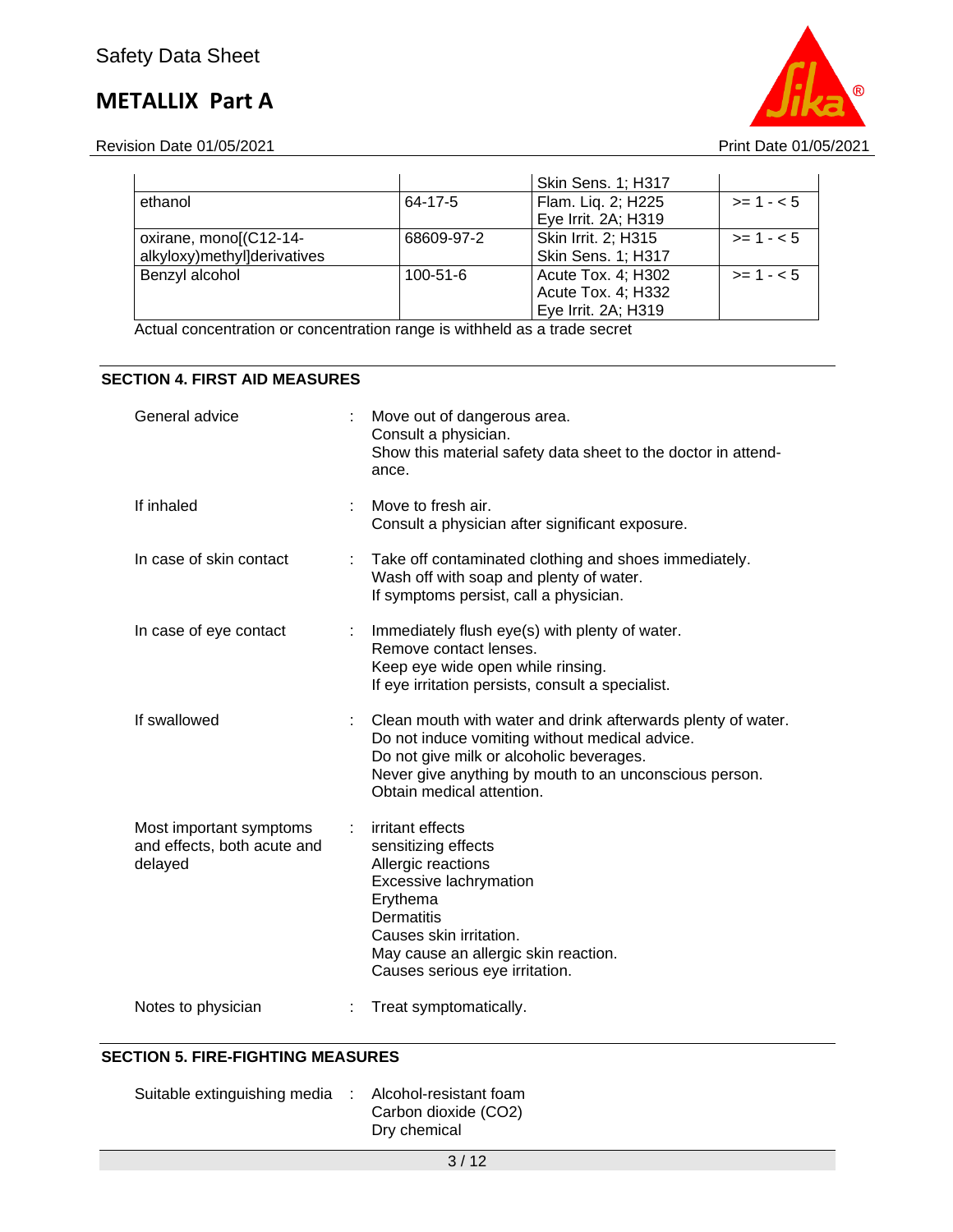Revision Date 01/05/2021 Print Date 01/05/2021



| Unsuitable extinguishing<br>media                   | Water<br>High volume water jet                                                                                                                                                                                                                                                |
|-----------------------------------------------------|-------------------------------------------------------------------------------------------------------------------------------------------------------------------------------------------------------------------------------------------------------------------------------|
| Specific hazards during fire<br>fighting            | Do not use a solid water stream as it may scatter and spread<br>fire.                                                                                                                                                                                                         |
| Further information                                 | Use water spray to cool unopened containers.<br>Collect contaminated fire extinguishing water separately. This<br>must not be discharged into drains.<br>Fire residues and contaminated fire extinguishing water must<br>be disposed of in accordance with local regulations. |
| Special protective equipment :<br>for fire-fighters | In the event of fire, wear self-contained breathing apparatus.                                                                                                                                                                                                                |

## **SECTION 6. ACCIDENTAL RELEASE MEASURES**

| Personal precautions, protec- :<br>tive equipment and emer-<br>gency procedures |    | Use personal protective equipment.<br>Remove all sources of ignition.<br>Deny access to unprotected persons.<br>Beware of vapors accumulating to form explosive concentra-<br>tions. Vapors can accumulate in low areas.                     |
|---------------------------------------------------------------------------------|----|----------------------------------------------------------------------------------------------------------------------------------------------------------------------------------------------------------------------------------------------|
| Environmental precautions                                                       |    | : Prevent product from entering drains.<br>If the product contaminates rivers and lakes or drains inform<br>respective authorities.<br>Local authorities should be advised if significant spillages<br>cannot be contained.                  |
| Methods and materials for<br>containment and cleaning up                        | ÷. | Contain spillage, and then collect with non-combustible ab-<br>sorbent material, (e.g. sand, earth, diatomaceous earth, ver-<br>miculite) and place in container for disposal according to local<br>/ national regulations (see section 13). |

## **SECTION 7. HANDLING AND STORAGE**

| Advice on protection against<br>fire and explosion | ÷. | Use explosion-proof equipment.<br>Keep away from heat/ sparks/ open flames/ hot surfaces. No<br>smoking.<br>Take precautionary measures against electrostatic discharg-<br>es.                                                                                                                                                                                                                                               |
|----------------------------------------------------|----|------------------------------------------------------------------------------------------------------------------------------------------------------------------------------------------------------------------------------------------------------------------------------------------------------------------------------------------------------------------------------------------------------------------------------|
| Advice on safe handling                            |    | : Do not breathe vapors or spray mist.<br>Avoid exceeding the given occupational exposure limits (see<br>section 8).<br>Do not get in eyes, on skin, or on clothing.<br>For personal protection see section 8.<br>Persons with a history of skin sensitization problems or asth-<br>ma, allergies, chronic or recurrent respiratory disease should<br>not be employed in any process in which this mixture is being<br>used. |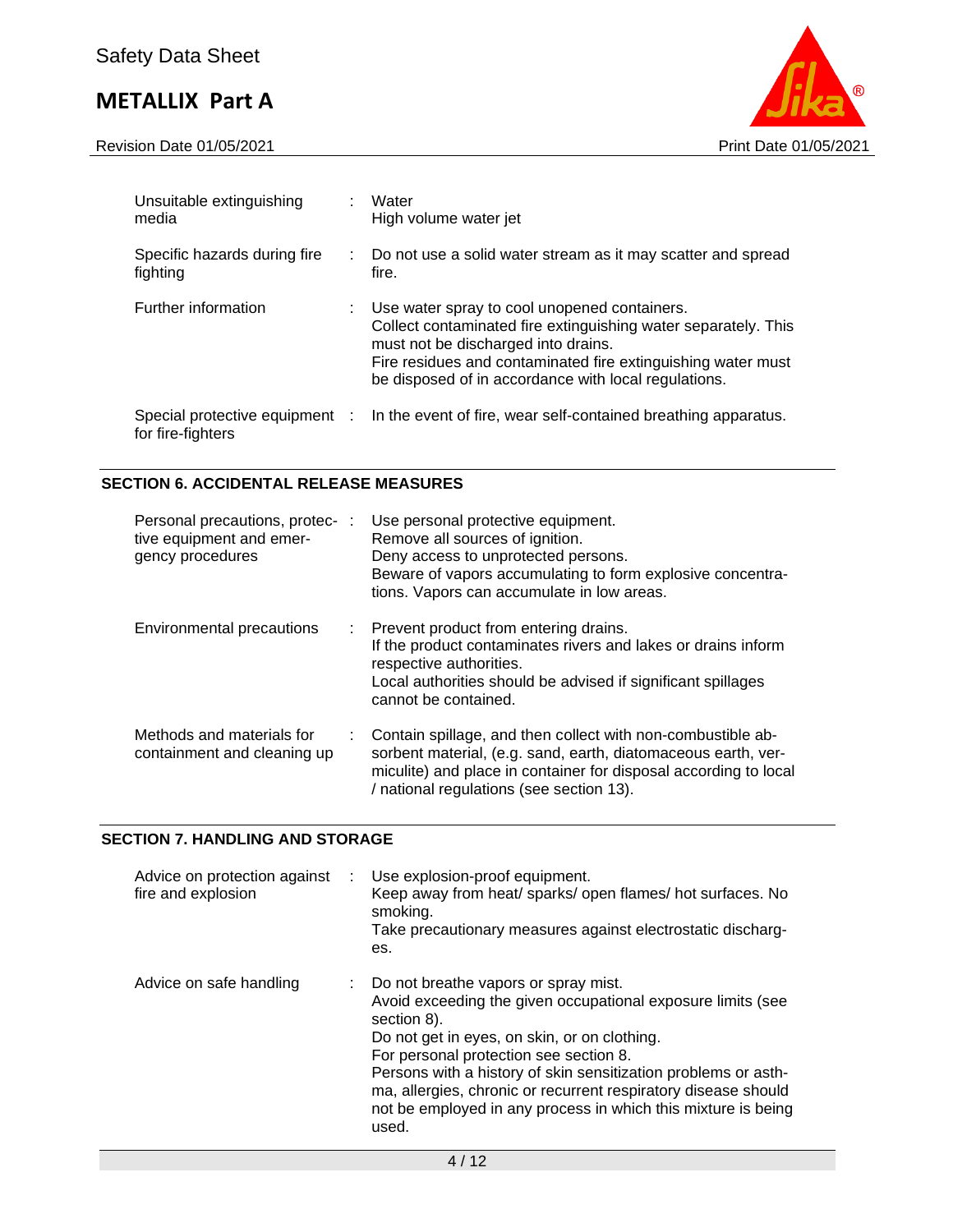



|                             | Smoking, eating and drinking should be prohibited in the ap-<br>plication area.<br>Take precautionary measures against static discharge.<br>Open drum carefully as content may be under pressure.<br>Take necessary action to avoid static electricity discharge<br>(which might cause ignition of organic vapors).<br>Follow standard hygiene measures when handling chemical<br>products. |
|-----------------------------|---------------------------------------------------------------------------------------------------------------------------------------------------------------------------------------------------------------------------------------------------------------------------------------------------------------------------------------------------------------------------------------------|
| Conditions for safe storage | Store in original container.<br>Keep in a well-ventilated place.<br>Containers which are opened must be carefully resealed and<br>kept upright to prevent leakage.<br>Observe label precautions.<br>Store in accordance with local regulations.                                                                                                                                             |
| Materials to avoid          | <b>Explosives</b><br>Oxidizing agents<br>Poisonous gases<br>Poisonous liquids                                                                                                                                                                                                                                                                                                               |

## **SECTION 8. EXPOSURE CONTROLS/PERSONAL PROTECTION**

| Components                    | CAS-No.                                                                                                                                                                                                                                                                                                                                                                                                                                                                  | Value type<br>(Form of | Control parame-<br>ters / Permissible | <b>Basis</b> |  |  |
|-------------------------------|--------------------------------------------------------------------------------------------------------------------------------------------------------------------------------------------------------------------------------------------------------------------------------------------------------------------------------------------------------------------------------------------------------------------------------------------------------------------------|------------------------|---------------------------------------|--------------|--|--|
|                               |                                                                                                                                                                                                                                                                                                                                                                                                                                                                          | exposure)              | concentration                         |              |  |  |
|                               |                                                                                                                                                                                                                                                                                                                                                                                                                                                                          |                        |                                       |              |  |  |
| ethanol                       | 64-17-5                                                                                                                                                                                                                                                                                                                                                                                                                                                                  | <b>TWA</b>             | 1,000 ppm                             | CA AB OEL    |  |  |
|                               |                                                                                                                                                                                                                                                                                                                                                                                                                                                                          |                        | 1,880 mg/m3                           |              |  |  |
|                               |                                                                                                                                                                                                                                                                                                                                                                                                                                                                          | <b>STEL</b>            | 1,000 ppm                             | CA BC OEL    |  |  |
|                               |                                                                                                                                                                                                                                                                                                                                                                                                                                                                          | <b>TWAEV</b>           | 1,000 ppm                             | CA QC OEL    |  |  |
|                               |                                                                                                                                                                                                                                                                                                                                                                                                                                                                          |                        | 1,880 mg/m3                           |              |  |  |
| <b>Engineering measures</b>   | Use of adequate ventilation should be sufficient to control<br>worker exposure to airborne contaminants. If the use of this<br>product generates dust, fumes, gas, vapor or mist, use pro-<br>cess enclosures, local exhaust ventilation or other engineer-<br>ing controls to keep worker exposure below any recommend-<br>ed or statutory limits.<br>The engineering controls also need to keep gas, vapor or<br>dust concentrations below any lower explosive limits. |                        |                                       |              |  |  |
| Personal protective equipment |                                                                                                                                                                                                                                                                                                                                                                                                                                                                          |                        |                                       |              |  |  |
| Respiratory protection        | Use a properly fitted NIOSH approved air-purifying or air-fed<br>respirator complying with an approved standard if a risk as-<br>sessment indicates this is necessary.                                                                                                                                                                                                                                                                                                   |                        |                                       |              |  |  |
|                               | The filter class for the respirator must be suitable for the max-<br>imum expected contaminant concentration<br>(gas/vapor/aerosol/particulates) that may arise when han-<br>dling the product. If this concentration is exceeded, self-<br>contained breathing apparatus must be used.                                                                                                                                                                                  |                        |                                       |              |  |  |

## **Ingredients with workplace control parameters**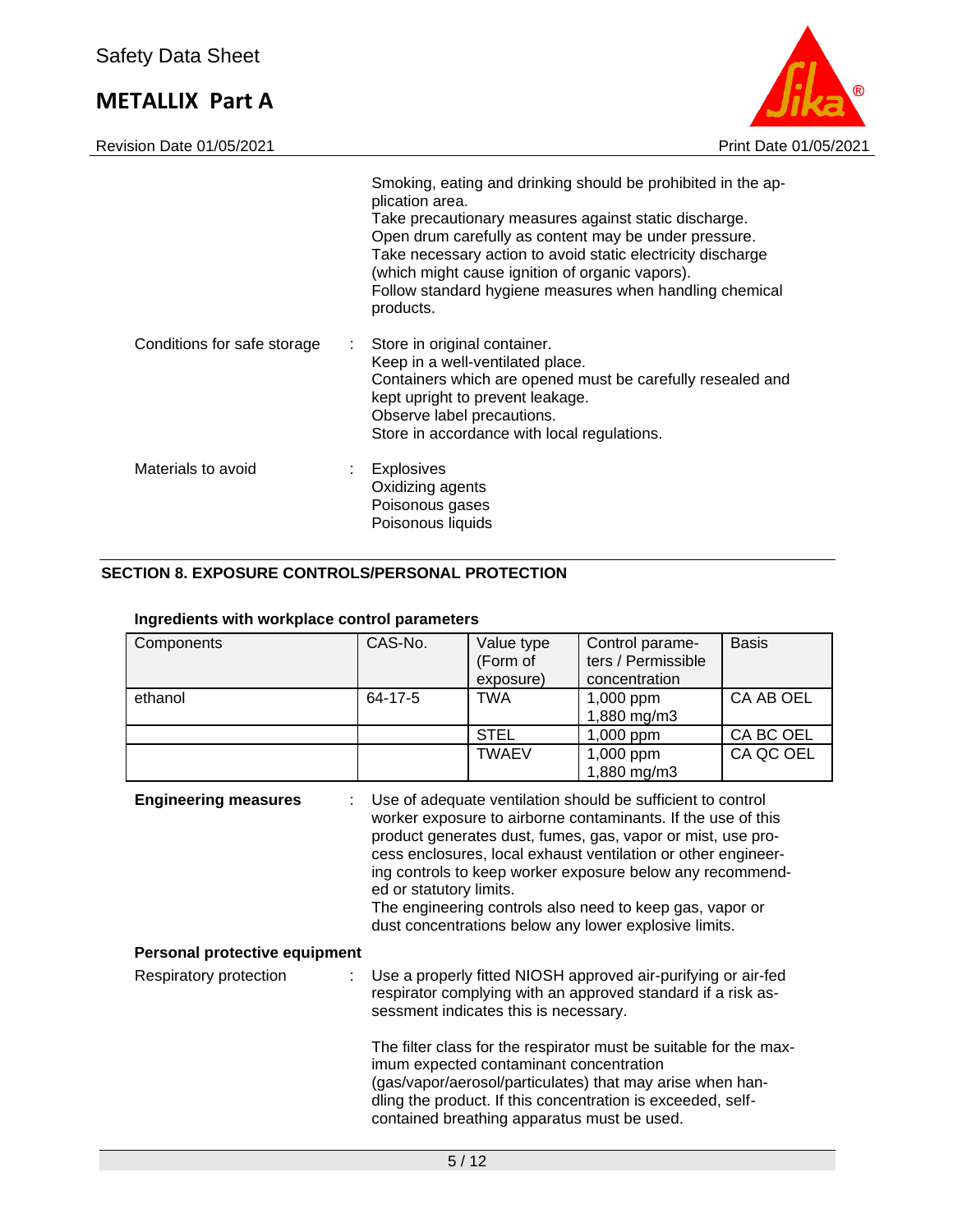

| Hand protection          | : Chemical-resistant, impervious gloves complying with an<br>approved standard should be worn at all times when handling<br>chemical products if a risk assessment indicates this is nec-<br>essary.                                                                                                                                                    |
|--------------------------|---------------------------------------------------------------------------------------------------------------------------------------------------------------------------------------------------------------------------------------------------------------------------------------------------------------------------------------------------------|
| Eye protection           | Safety eyewear complying with an approved standard should<br>be used when a risk assessment indicates this is necessary.                                                                                                                                                                                                                                |
| Skin and body protection | : Choose body protection in relation to its type, to the concen-<br>tration and amount of dangerous substances, and to the spe-<br>cific work-place.                                                                                                                                                                                                    |
| Hygiene measures         | Avoid contact with skin, eyes and clothing.<br>Wash hands before breaks and immediately after handling<br>the product.<br>Remove respiratory and skin/eye protection only after vapors<br>have been cleared from the area.<br>Remove contaminated clothing and protective equipment<br>before entering eating areas.<br>Wash thoroughly after handling. |

## **SECTION 9. PHYSICAL AND CHEMICAL PROPERTIES**

| Appearance                                                              | t. | liquid                                     |
|-------------------------------------------------------------------------|----|--------------------------------------------|
| Color                                                                   | t. | clear                                      |
| Odor                                                                    |    | aromatic                                   |
| Odor Threshold                                                          |    | No data available                          |
| рH                                                                      | t. | Not applicable                             |
| Melting point/range / Freezing :<br>point                               |    | No data available                          |
| Boiling point/boiling range                                             |    | : No data available                        |
| Flash point                                                             | t. | ca. 54 °C (129 °F)<br>(Method: closed cup) |
| Evaporation rate                                                        | t. | No data available                          |
| Flammability (solid, gas)                                               | t. | No data available                          |
| Upper explosion limit / Upper : No data available<br>flammability limit |    |                                            |
| Lower explosion limit / Lower : No data available<br>flammability limit |    |                                            |
| Vapor pressure                                                          | t. | $0.01$ hpa                                 |
| Relative vapor density                                                  | t. | No data available                          |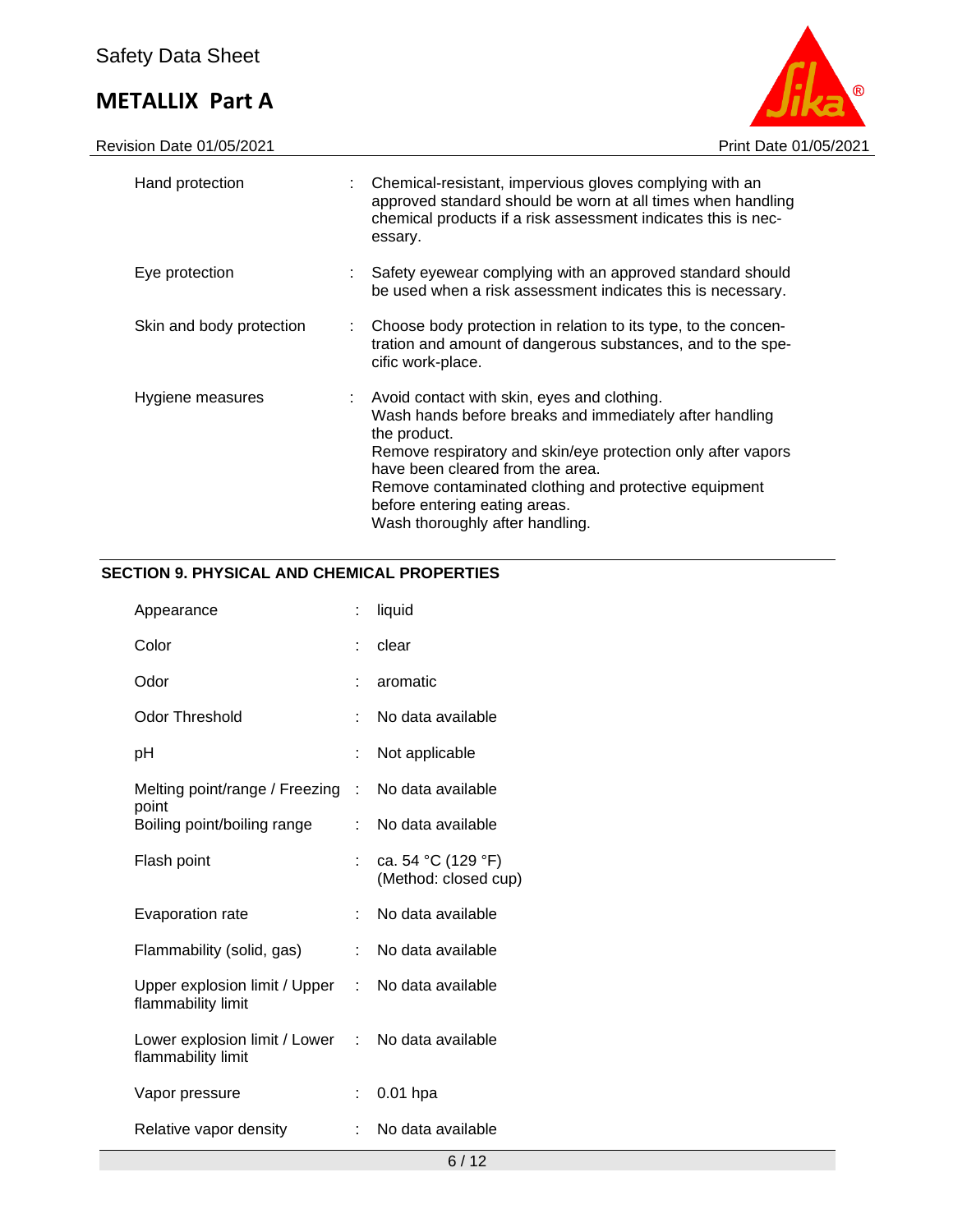Revision Date 01/05/2021 2021



| Density                                          |                             | : ca. 1.15 g/ml (20 °C (68 °F)) |
|--------------------------------------------------|-----------------------------|---------------------------------|
| Solubility(ies)<br>Water solubility              |                             | $:$ insoluble                   |
| Solubility in other solvents : No data available |                             |                                 |
| Partition coefficient: n-                        |                             | No data available               |
| octanol/water<br>Autoignition temperature        | ÷                           | 436 °C                          |
| Decomposition temperature                        |                             | : No data available             |
| Viscosity<br>Viscosity, dynamic                  |                             | : No data available             |
| Viscosity, kinematic                             | $\mathcal{F}_{\mathcal{A}}$ | No data available               |
| Explosive properties                             | t.                          | No data available               |
| Oxidizing properties                             |                             | : No data available             |
| Volatile organic compounds<br>(VOC) content      | ÷.                          | Not applicable                  |

### **SECTION 10. STABILITY AND REACTIVITY**

| Reactivity                              | t  | No dangerous reaction known under conditions of normal use.                                 |
|-----------------------------------------|----|---------------------------------------------------------------------------------------------|
| Chemical stability                      | t. | The product is chemically stable.                                                           |
| Possibility of hazardous reac-<br>tions | ÷  | Stable under recommended storage conditions.<br>Vapors may form explosive mixture with air. |
| Conditions to avoid                     | ÷  | Heat, flames and sparks.                                                                    |
| Incompatible materials                  | ÷  | No data available                                                                           |
| Hazardous decomposition<br>products     | ÷  | No decomposition if stored and applied as directed.                                         |

### **SECTION 11. TOXICOLOGICAL INFORMATION**

**Acute toxicity**

Not classified based on available information.

### **Components:**

| bisphenol-A-(epichlorhydrin) epoxy resin: |  |                                    |  |
|-------------------------------------------|--|------------------------------------|--|
| Acute oral toxicity                       |  | : LD50 Oral (Rat): $> 5,000$ mg/kg |  |

Acute dermal toxicity : LD50 Dermal (Rabbit): > 20,000 mg/kg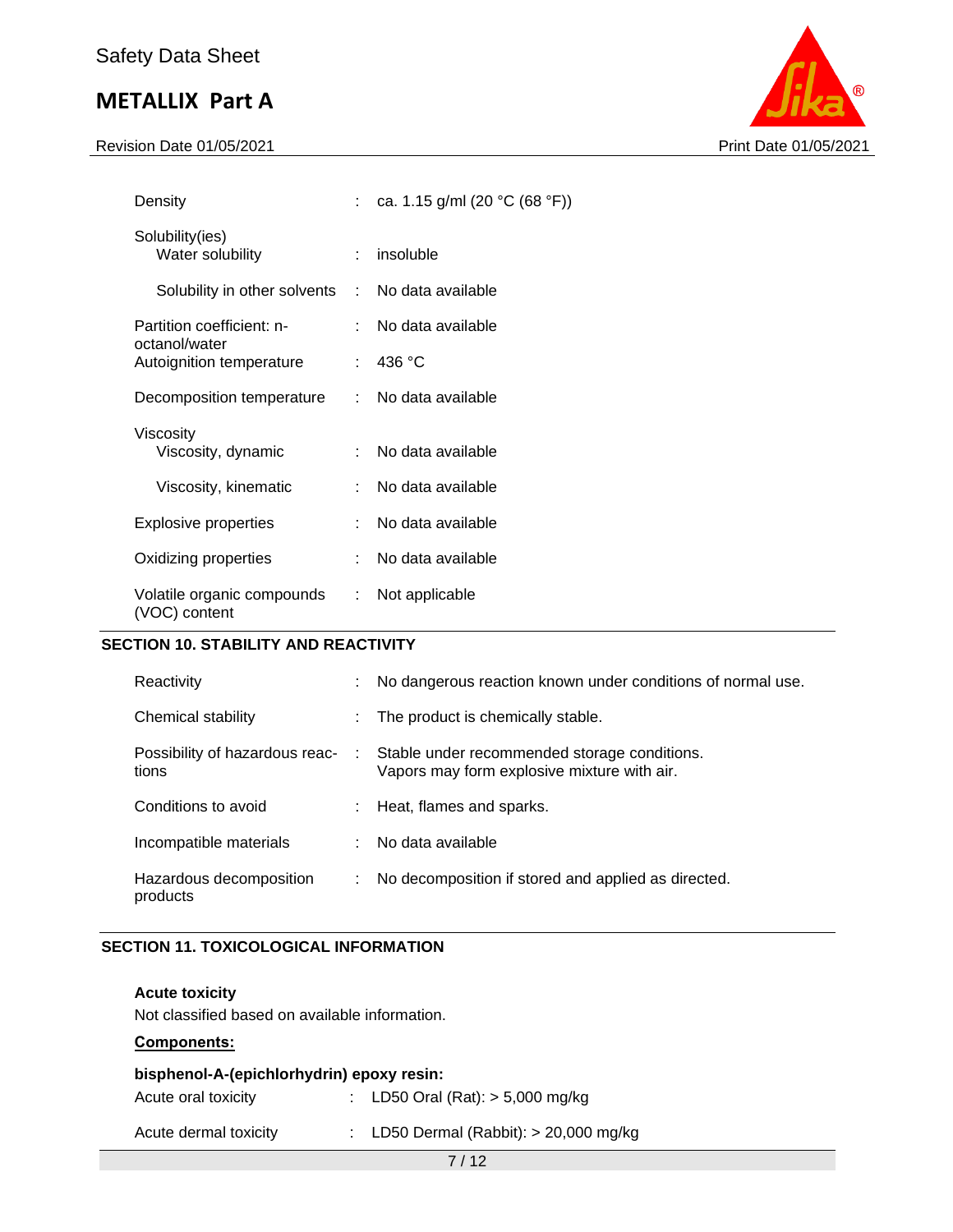Revision Date 01/05/2021 Print Date 01/05/2021



|                                                             | bisphenol-F-(epichlorhydrin) epoxy resin:                        |                                                                                                     |
|-------------------------------------------------------------|------------------------------------------------------------------|-----------------------------------------------------------------------------------------------------|
| Acute oral toxicity                                         | ÷                                                                | LD50 Oral (Rat): $> 5,000$ mg/kg                                                                    |
| <b>Benzyl alcohol:</b>                                      |                                                                  |                                                                                                     |
| Acute oral toxicity                                         |                                                                  | : LD50 Oral (Rat): 1,620 mg/kg                                                                      |
| Acute inhalation toxicity                                   | ÷.                                                               | $LC50$ (Rat): $> 4.178$ mg/l<br>Exposure time: 4 h<br>Test atmosphere: dust/mist                    |
| <b>Skin corrosion/irritation</b><br>Causes skin irritation. |                                                                  |                                                                                                     |
| Causes serious eye irritation.                              | Serious eye damage/eye irritation                                |                                                                                                     |
|                                                             | Respiratory or skin sensitization                                |                                                                                                     |
| <b>Skin sensitization</b>                                   |                                                                  |                                                                                                     |
|                                                             | May cause an allergic skin reaction.                             |                                                                                                     |
| <b>Respiratory sensitization</b>                            |                                                                  |                                                                                                     |
|                                                             | Not classified based on available information.                   |                                                                                                     |
| <b>Germ cell mutagenicity</b>                               |                                                                  |                                                                                                     |
|                                                             | Not classified based on available information.                   |                                                                                                     |
| Carcinogenicity                                             |                                                                  |                                                                                                     |
| <b>IARC</b>                                                 | Not classified based on available information.<br>Not applicable |                                                                                                     |
| <b>OSHA</b>                                                 | Not applicable                                                   |                                                                                                     |
| <b>NTP</b>                                                  | Not applicable                                                   |                                                                                                     |
| <b>Reproductive toxicity</b>                                |                                                                  |                                                                                                     |
|                                                             | Not classified based on available information.                   |                                                                                                     |
| <b>STOT-single exposure</b>                                 | Not classified based on available information.                   |                                                                                                     |
| <b>STOT-repeated exposure</b>                               |                                                                  |                                                                                                     |
|                                                             |                                                                  | Once sensitized, a severe allergic reaction may occur when subsequently exposed to very low levels. |
| <b>Aspiration toxicity</b>                                  |                                                                  |                                                                                                     |

Not classified based on available information.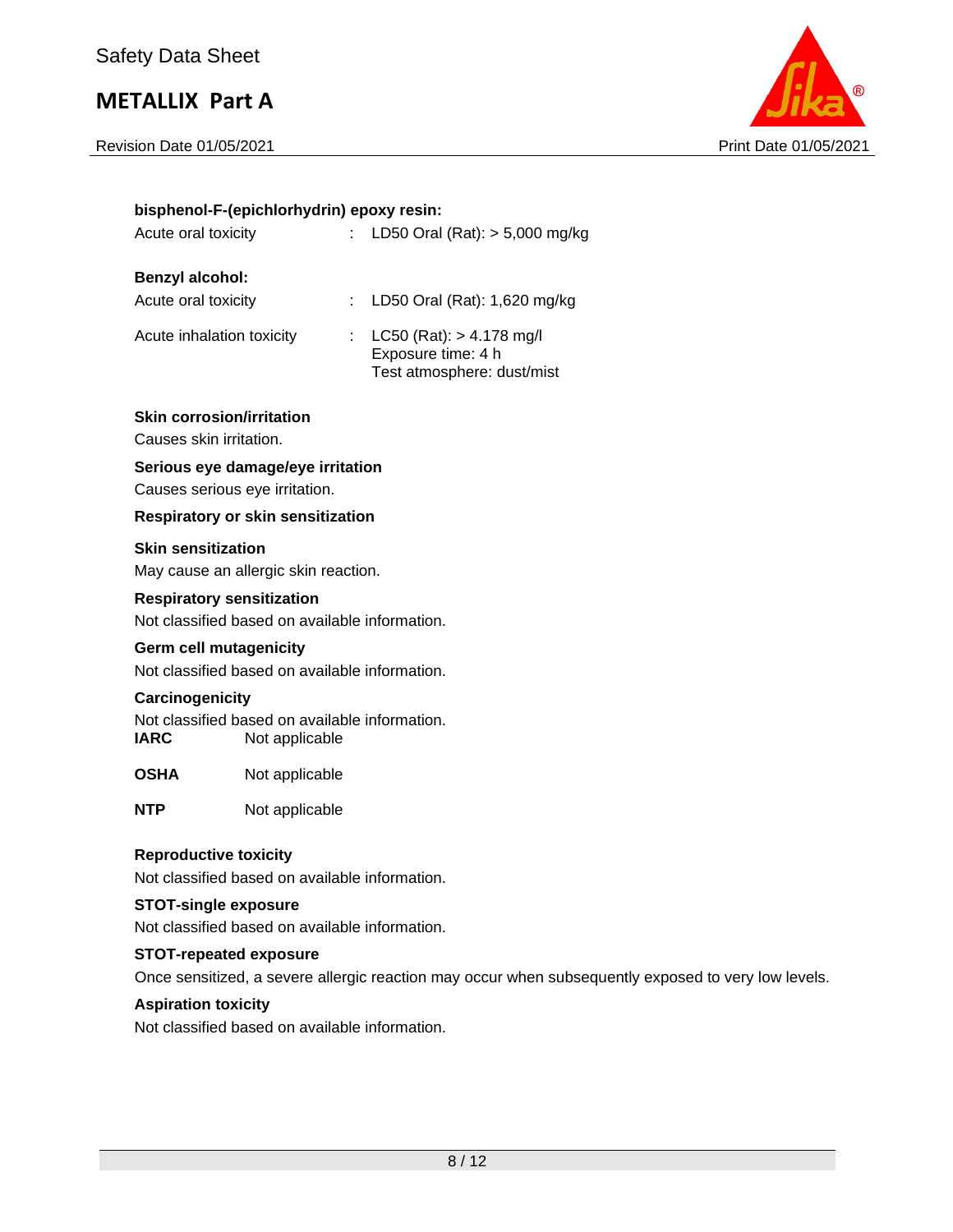

## **SECTION 12. ECOLOGICAL INFORMATION**

| bisphenol-A-(epichlorhydrin) epoxy resin:                                                                                                                                                                                                                                                                                                                                                                          |
|--------------------------------------------------------------------------------------------------------------------------------------------------------------------------------------------------------------------------------------------------------------------------------------------------------------------------------------------------------------------------------------------------------------------|
| LC50 (Oncorhynchus mykiss (rainbow trout)): 2 mg/l<br>Exposure time: 96 h                                                                                                                                                                                                                                                                                                                                          |
| Toxicity to daphnia and other : EC50 (Daphnia magna (Water flea)): 1.8 mg/l<br>Exposure time: 48 h                                                                                                                                                                                                                                                                                                                 |
|                                                                                                                                                                                                                                                                                                                                                                                                                    |
| $LC50$ (Fish): $> 100$ mg/l<br>Exposure time: 96 h                                                                                                                                                                                                                                                                                                                                                                 |
| Toxicity to daphnia and other :<br>EC50 (Daphnia magna (Water flea)): > 100 mg/l<br>Exposure time: 48 h                                                                                                                                                                                                                                                                                                            |
|                                                                                                                                                                                                                                                                                                                                                                                                                    |
|                                                                                                                                                                                                                                                                                                                                                                                                                    |
|                                                                                                                                                                                                                                                                                                                                                                                                                    |
|                                                                                                                                                                                                                                                                                                                                                                                                                    |
|                                                                                                                                                                                                                                                                                                                                                                                                                    |
|                                                                                                                                                                                                                                                                                                                                                                                                                    |
| Do not empty into drains; dispose of this material and its con-<br>t.<br>tainer in a safe way.<br>Avoid dispersal of spilled material and runoff and contact with<br>soil, waterways, drains and sewers.<br>Toxic to aquatic organisms, may cause long-term adverse<br>effects in the aquatic environment.<br>May be harmful to the environment if released in large quanti-<br>ties.<br>Water polluting material. |
|                                                                                                                                                                                                                                                                                                                                                                                                                    |

## **SECTION 13. DISPOSAL CONSIDERATIONS**

| <b>Disposal methods</b> |                                                                                                                                                                                                                             |
|-------------------------|-----------------------------------------------------------------------------------------------------------------------------------------------------------------------------------------------------------------------------|
| Waste from residues     | Disposal of this product, solutions and any by-products should<br>at all times comply with the requirements of environmental<br>protection and waste disposal legislation and any regional<br>local authority requirements. |
| Contaminated packaging  | Empty containers should be taken to an approved waste han-                                                                                                                                                                  |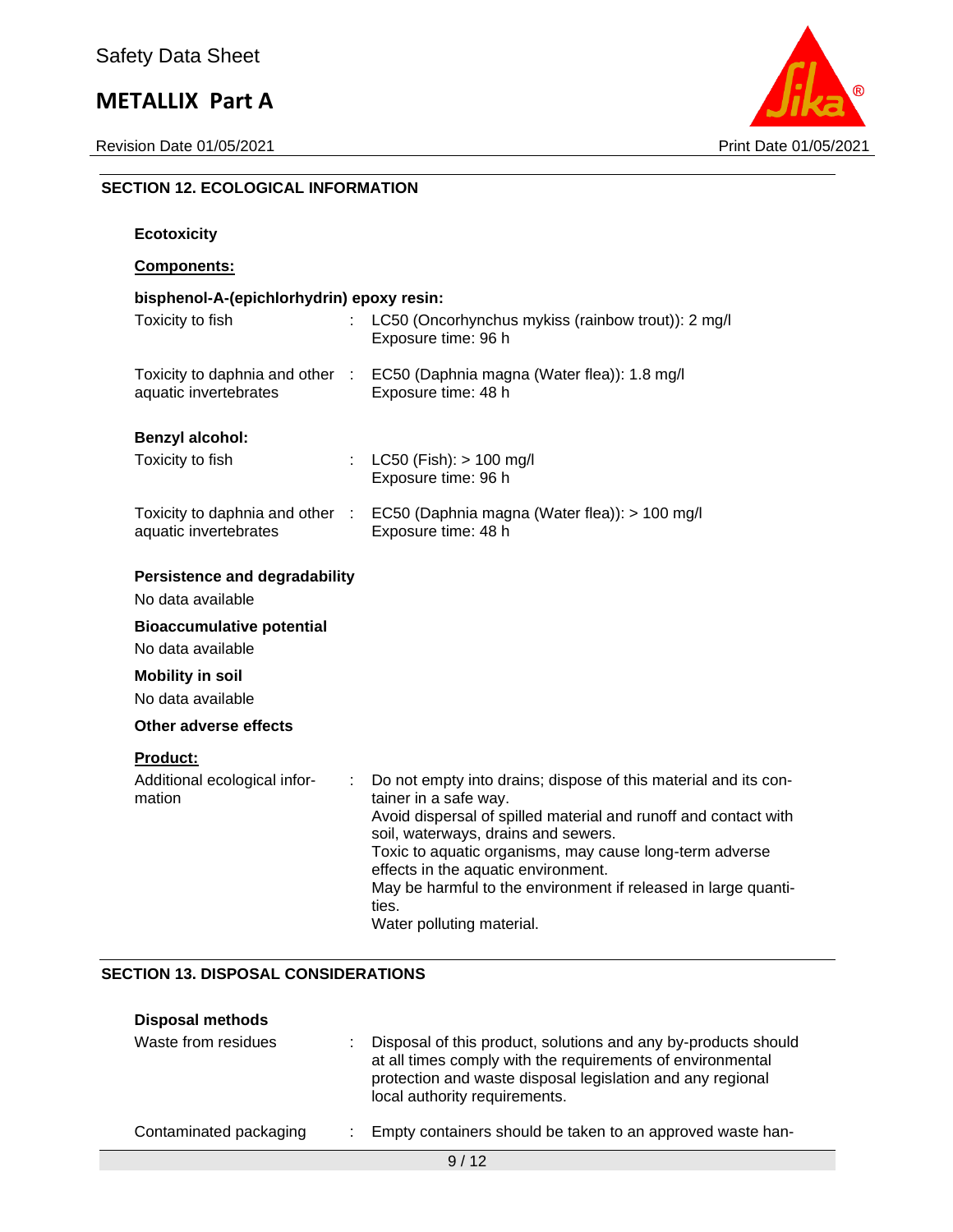Revision Date 01/05/2021 Print Date 01/05/2021

**IATA-DGR**



dling site for recycling or disposal.

#### **SECTION 14. TRANSPORT INFORMATION**

#### **International Regulations**

| IAI A-DGR                                     |        |                                                        |
|-----------------------------------------------|--------|--------------------------------------------------------|
| UN/ID No.                                     |        | <b>UN 3082</b>                                         |
| Proper shipping name                          |        | Environmentally hazardous substance, liquid, n.o.s.    |
| <b>Class</b>                                  |        | 9                                                      |
| Packing group                                 |        | Ш                                                      |
| Labels                                        |        | Miscellaneous                                          |
| Packing instruction (cargo<br>aircraft)       |        | 964                                                    |
| Packing instruction (passen-<br>ger aircraft) |        | 964                                                    |
| <b>IMDG-Code</b>                              |        |                                                        |
| UN number                                     | $\sim$ | <b>UN 3082</b>                                         |
| Proper shipping name                          |        | ENVIRONMENTALLY HAZARDOUS SUBSTANCE, LIQUID,<br>N.O.S. |
| Class                                         |        | 9                                                      |
| Packing group                                 |        | Ш                                                      |
| Labels                                        |        | 9                                                      |
| EmS Code                                      |        | $F-A, S-F$                                             |
| Marine pollutant                              |        | yes                                                    |

#### **Transport in bulk according to Annex II of MARPOL 73/78 and the IBC Code**

Not applicable for product as supplied.

#### **Domestic regulation**

**TDG**

Not regulated as a dangerous good

#### **Special precautions for user**

The transport classification(s) provided herein are for informational purposes only, and solely based upon the properties of the unpackaged material as it is described within this Safety Data Sheet. Transportation classifications may vary by mode of transportation, package sizes, and variations in regional or country regulations.

#### **SECTION 15. REGULATORY INFORMATION**

#### **Canadian lists**

The following substance(s) is/are subject to a Significant New Activity Notification: Oxirane, (chloromethyl)- Epichlorohydrin 106-89-8

#### **SECTION 16. OTHER INFORMATION**

#### **Full text of other abbreviations**

CA AB OEL : Canada. Alberta, Occupational Health and Safety Code (table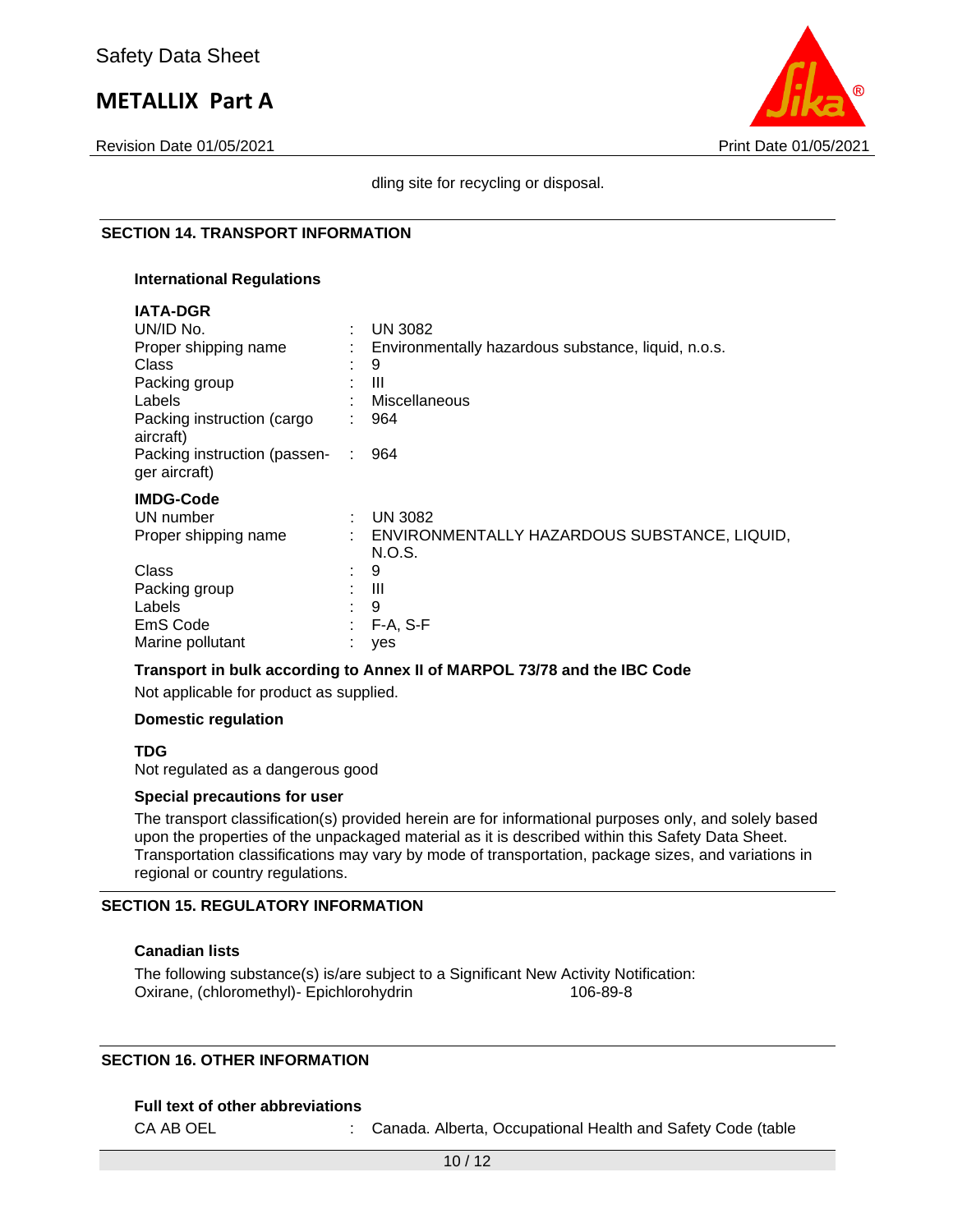Revision Date 01/05/2021 **Print Date 01/05/2021** Print Date 01/05/2021



| $2:$ OEL)<br>CA BC OEL<br>Canada. British Columbia OEL<br>CA QC OEL<br>Québec. Regulation respecting occupational health and safe-<br>ty, Schedule 1, Part 1: Permissible exposure values for air-<br>borne contaminants<br>CA AB OEL / TWA<br>8-hour Occupational exposure limit<br>CA BC OEL / STEL<br>short-term exposure limit<br>÷<br>CA QC OEL / TWAEV<br>Time-weighted average exposure value |  |
|------------------------------------------------------------------------------------------------------------------------------------------------------------------------------------------------------------------------------------------------------------------------------------------------------------------------------------------------------------------------------------------------------|--|
| <b>ADR</b><br>Accord européen relatif au transport international des<br>marchandises Dangereuses par Route                                                                                                                                                                                                                                                                                           |  |
| <b>Chemical Abstracts Service</b><br>CAS                                                                                                                                                                                                                                                                                                                                                             |  |
| <b>DNEL</b><br>Derived no-effect level                                                                                                                                                                                                                                                                                                                                                               |  |
| <b>EC50</b><br>Half maximal effective concentration                                                                                                                                                                                                                                                                                                                                                  |  |
| <b>GHS</b><br><b>Globally Harmonized System</b>                                                                                                                                                                                                                                                                                                                                                      |  |
| <b>IATA</b><br>International Air Transport Association                                                                                                                                                                                                                                                                                                                                               |  |
| <b>IMDG</b><br>International Maritime Code for Dangerous Goods                                                                                                                                                                                                                                                                                                                                       |  |
| Median lethal dosis (the amount of a material, given all at<br>LD50<br>once, which causes the death of 50% (one half) of a group of<br>test animals)                                                                                                                                                                                                                                                 |  |
| <b>LC50</b><br>Median lethal concentration (concentrations of the chemical in<br>air that kills 50% of the test animals during the observation<br>period)                                                                                                                                                                                                                                            |  |
| <b>MARPOL</b><br>International Convention for the Prevention of Pollution from<br>Ships, 1973 as modified by the Protocol of 1978                                                                                                                                                                                                                                                                    |  |
| <b>OEL</b><br>Occupational Exposure Limit                                                                                                                                                                                                                                                                                                                                                            |  |
| Persistent, bioaccumulative and toxic<br><b>PBT</b>                                                                                                                                                                                                                                                                                                                                                  |  |
| <b>PNEC</b><br>Predicted no effect concentration                                                                                                                                                                                                                                                                                                                                                     |  |
| <b>REACH</b><br>Regulation (EC) No 1907/2006 of the European Parliament<br>and of the Council of 18 December 2006 concerning the Reg-<br>istration, Evaluation, Authorisation and Restriction of Chemi-<br>cals (REACH), establishing a European Chemicals Agency                                                                                                                                    |  |
| Substances of Very High Concern<br><b>SVHC</b>                                                                                                                                                                                                                                                                                                                                                       |  |
| Very persistent and very bioaccumulative<br>vPvB                                                                                                                                                                                                                                                                                                                                                     |  |

### Notice to Reader:

The information contained in this Material Safety Data Sheet applies only to the actual Sika Canada product identified and described herein. This information is not intended to address, nor does it address the use or application of the identified Sika product in combination with any other material, product or process. All of the information set forth herein is based on technical data regarding the identified product that Sika believes to be reliable as of the date hereof. Prior to each use of any Sika product, the user must always read and follow the warnings and instructions on the product's current Product Data Sheet, product label and Material Safety Data Sheet for each Sika product, which are available at web site and/or telephone number listed.

SIKA MAKES NO WARRANTIES EXPRESS OR IMPLIED AND ASSUMES NO LIABILITY ARISING FROM THIS INFORMATION OR ITS USE. SIKA SHALL NOT BE LIABLE UNDER ANY LEGAL THEORY FOR SPECIAL OR CONSEQUENTIAL DAMAGES AND SHALL NOT BE RESPONSIBLE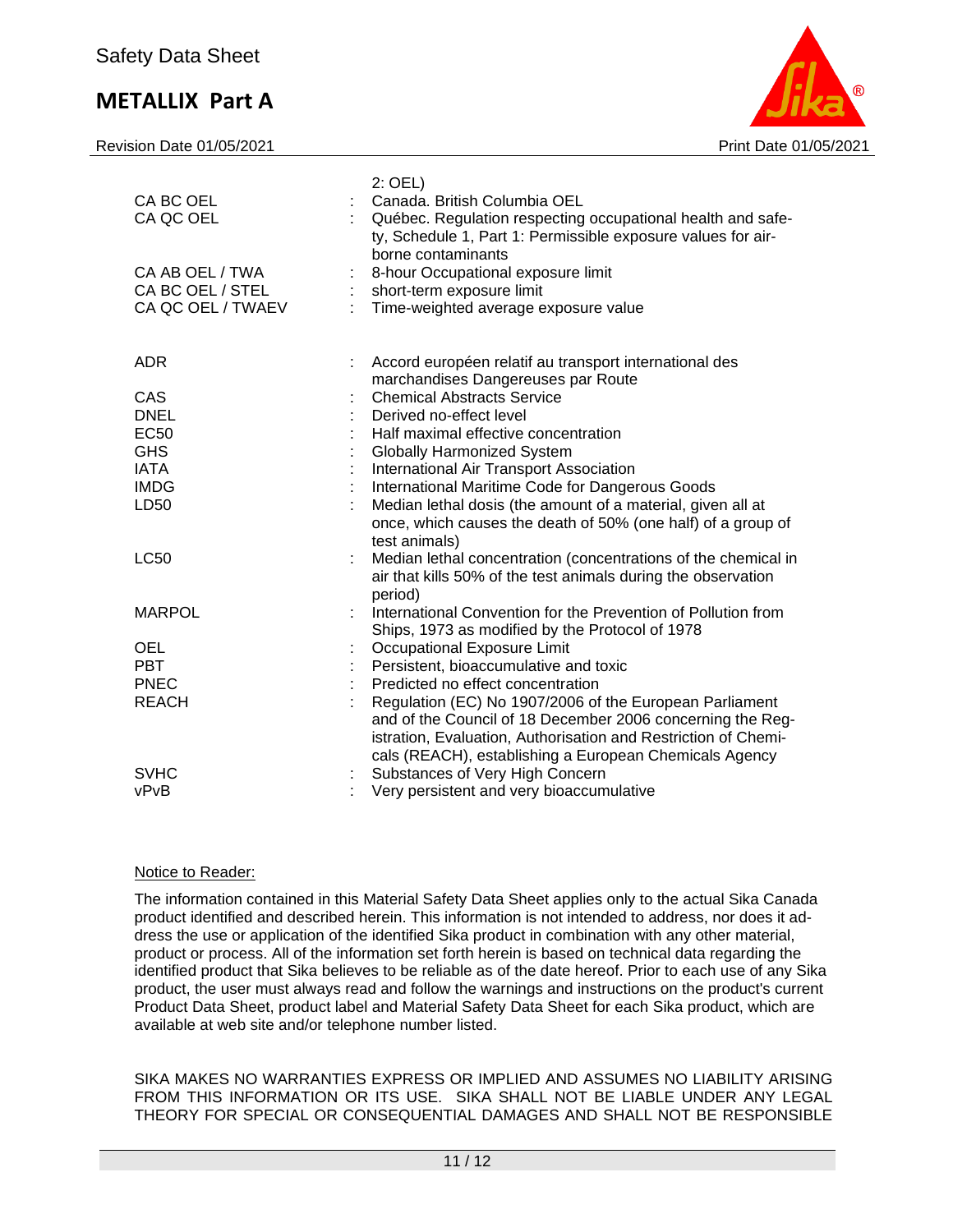

Revision Date 01/05/2021 2021

FOR THE USE OF THIS PRODUCT IN A MANNER TO INFRINGE ON ANY PATENT OR ANY OTHER INTELLECTUAL PROPERTY RIGHTS HELD BY OTHERS.

All sales of Sika products are subject to its current terms and conditions of sale available at www.sika.ca or 514-697-2610.

| <b>Revision Date</b><br>Date format | : 01/05/2021<br>: $mm/dd/vyyy$ |
|-------------------------------------|--------------------------------|
| Prepared by                         | $: R \& D$ of Sika Canada Inc. |
| Material number                     | : 588.264                      |

CA / Z8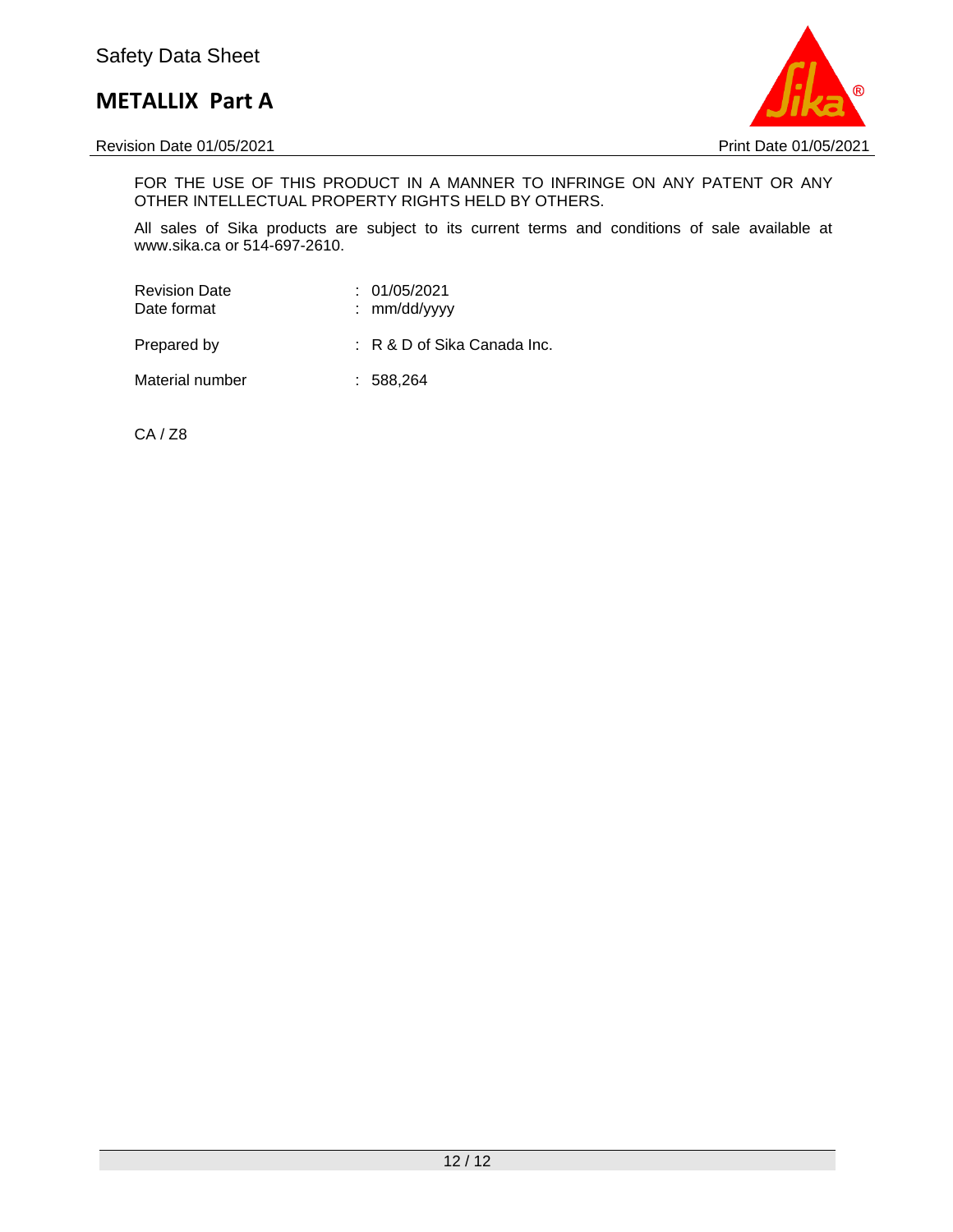Revision Date 01/05/2021 Print Date 01/05/2021



## **SECTION 1. IDENTIFICATION**

| Product name                                                  | : METALLIX Part B                                                                            |
|---------------------------------------------------------------|----------------------------------------------------------------------------------------------|
| Other means of identification : No data available             |                                                                                              |
| Company name                                                  | 601, avenue Delmar<br>Canada<br>Pointe-Claire, QC H9R 4A9<br>Sika Canada Inc.<br>www.sika.ca |
| Telephone                                                     | $(514)$ 697-2610 / 1 (800) 933-7452                                                          |
| Telefax                                                       | $(514) 694-2792$                                                                             |
| E-mail address                                                | : $ehs@ca.sika.com$                                                                          |
| Emergency telephone                                           | : CANUTEC (collect) (613) 996-6666 (24 hours)                                                |
| Recommended use of the<br>chemical and restrictions on<br>use | : For further information, refer to product data sheet.                                      |

## **SECTION 2. HAZARDS IDENTIFICATION**

| Flammable liquids<br>÷                              | GHS classification in accordance with the Hazardous Products Regulations<br>Category 4                                                               |
|-----------------------------------------------------|------------------------------------------------------------------------------------------------------------------------------------------------------|
| Acute toxicity (Oral)                               | Category 4                                                                                                                                           |
| Skin corrosion                                      | Category 1A                                                                                                                                          |
| Serious eye damage                                  | Category 1                                                                                                                                           |
| Skin sensitization                                  | Sub-category 1A                                                                                                                                      |
| Reproductive toxicity                               | Category 1B                                                                                                                                          |
| <b>GHS label elements</b><br>Hazard pictograms<br>İ |                                                                                                                                                      |
| Signal Word                                         | Danger                                                                                                                                               |
| <b>Hazard Statements</b>                            | H227 Combustible liquid.<br>H302 Harmful if swallowed.<br>H314 Causes severe skin burns and eye damage.<br>H317 May cause an allergic skin reaction. |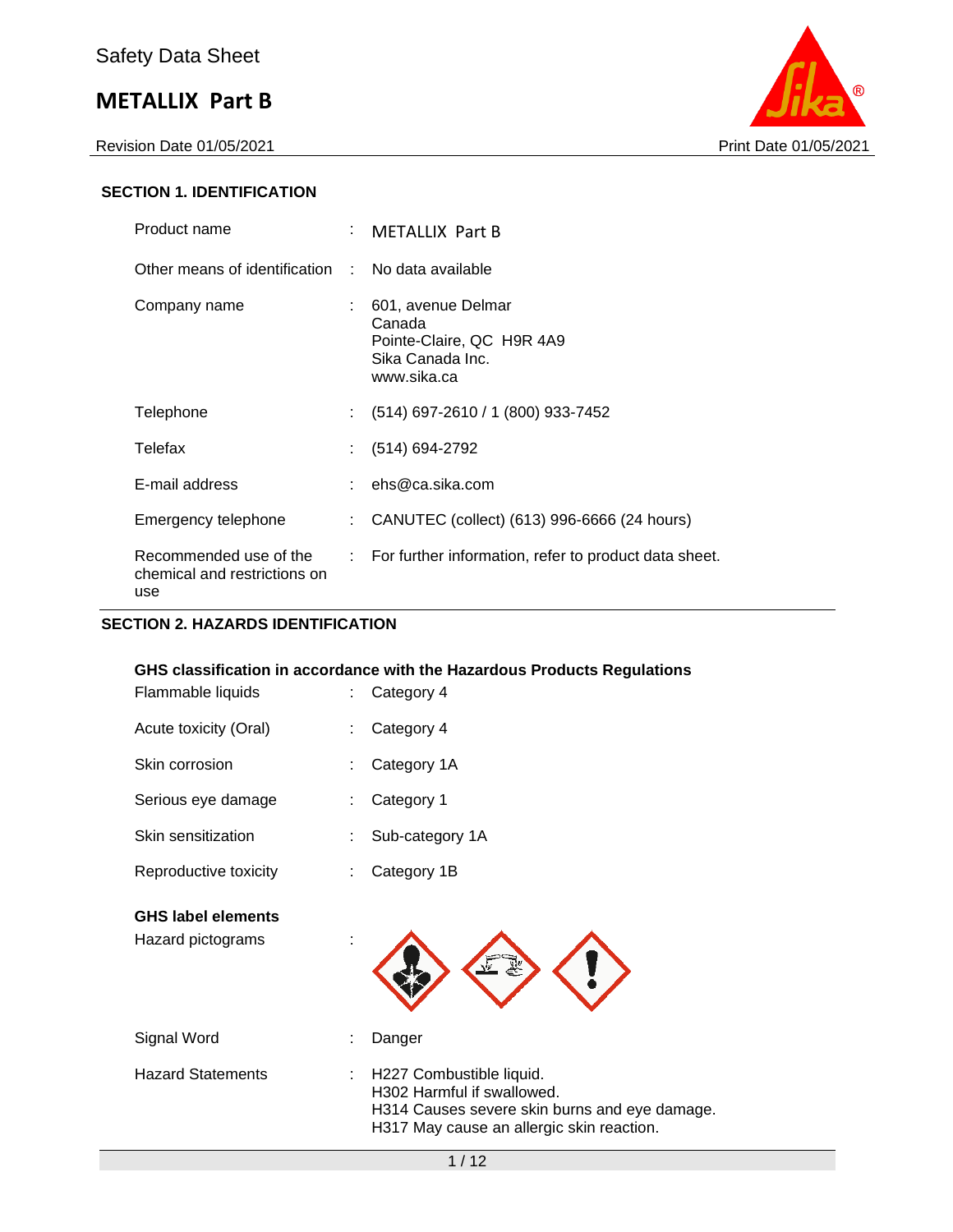

H360 May damage fertility or the unborn child.

| <b>Precautionary Statements</b> | <b>Prevention:</b>                                                                                                                                                                                                                                                                                                                                                                                                                                                                                                                                                                                                                                                                                                                                                                                                                                                                                                                                                                                                      |
|---------------------------------|-------------------------------------------------------------------------------------------------------------------------------------------------------------------------------------------------------------------------------------------------------------------------------------------------------------------------------------------------------------------------------------------------------------------------------------------------------------------------------------------------------------------------------------------------------------------------------------------------------------------------------------------------------------------------------------------------------------------------------------------------------------------------------------------------------------------------------------------------------------------------------------------------------------------------------------------------------------------------------------------------------------------------|
|                                 | P201 Obtain special instructions before use.<br>P202 Do not handle until all safety precautions have been read<br>and understood.<br>P210 Keep away from heat, hot surfaces, sparks, open flames<br>and other ignition sources. No smoking.<br>P261 Avoid breathing dust/ fume/ gas/ mist/ vapors/ spray.<br>P264 Wash skin thoroughly after handling.<br>P270 Do not eat, drink or smoke when using this product.<br>P272 Contaminated work clothing should not be allowed out of<br>the workplace.<br>P280 Wear protective gloves/ protective clothing/ eye protection/<br>face protection.                                                                                                                                                                                                                                                                                                                                                                                                                           |
|                                 | <b>Response:</b>                                                                                                                                                                                                                                                                                                                                                                                                                                                                                                                                                                                                                                                                                                                                                                                                                                                                                                                                                                                                        |
|                                 | P301 + P312 + P330 IF SWALLOWED: Call a POISON<br>CENTER/ doctor if you feel unwell. Rinse mouth.<br>P301 + P330 + P331 IF SWALLOWED: Rinse mouth, Do NOT<br>induce vomiting.<br>P303 + P361 + P353 IF ON SKIN (or hair): Take off immediately<br>all contaminated clothing. Rinse skin with water.<br>P304 + P340 + P310 IF INHALED: Remove person to fresh air<br>and keep comfortable for breathing. Immediately call a POISON<br>CENTER/ doctor.<br>P305 + P351 + P338 + P310 IF IN EYES: Rinse cautiously with<br>water for several minutes. Remove contact lenses, if present<br>and easy to do. Continue rinsing. Immediately call a POISON<br>CENTER/ doctor.<br>P308 + P313 IF exposed or concerned: Get medical advice/<br>attention.<br>P333 + P313 If skin irritation or rash occurs: Get medical advice/<br>attention.<br>P362 + P364 Take off contaminated clothing and wash it before<br>reuse.<br>P370 + P378 In case of fire: Use dry sand, dry chemical or alco-<br>hol-resistant foam to extinguish. |
|                                 | Storage:                                                                                                                                                                                                                                                                                                                                                                                                                                                                                                                                                                                                                                                                                                                                                                                                                                                                                                                                                                                                                |
|                                 | P403 Store in a well-ventilated place.<br>P403 + P235 Store in a well-ventilated place. Keep cool.<br>P405 Store locked up.                                                                                                                                                                                                                                                                                                                                                                                                                                                                                                                                                                                                                                                                                                                                                                                                                                                                                             |
|                                 | Disposal:                                                                                                                                                                                                                                                                                                                                                                                                                                                                                                                                                                                                                                                                                                                                                                                                                                                                                                                                                                                                               |
|                                 | P501 Dispose of contents/ container to an approved waste dis-                                                                                                                                                                                                                                                                                                                                                                                                                                                                                                                                                                                                                                                                                                                                                                                                                                                                                                                                                           |

### **Other hazards**

None known.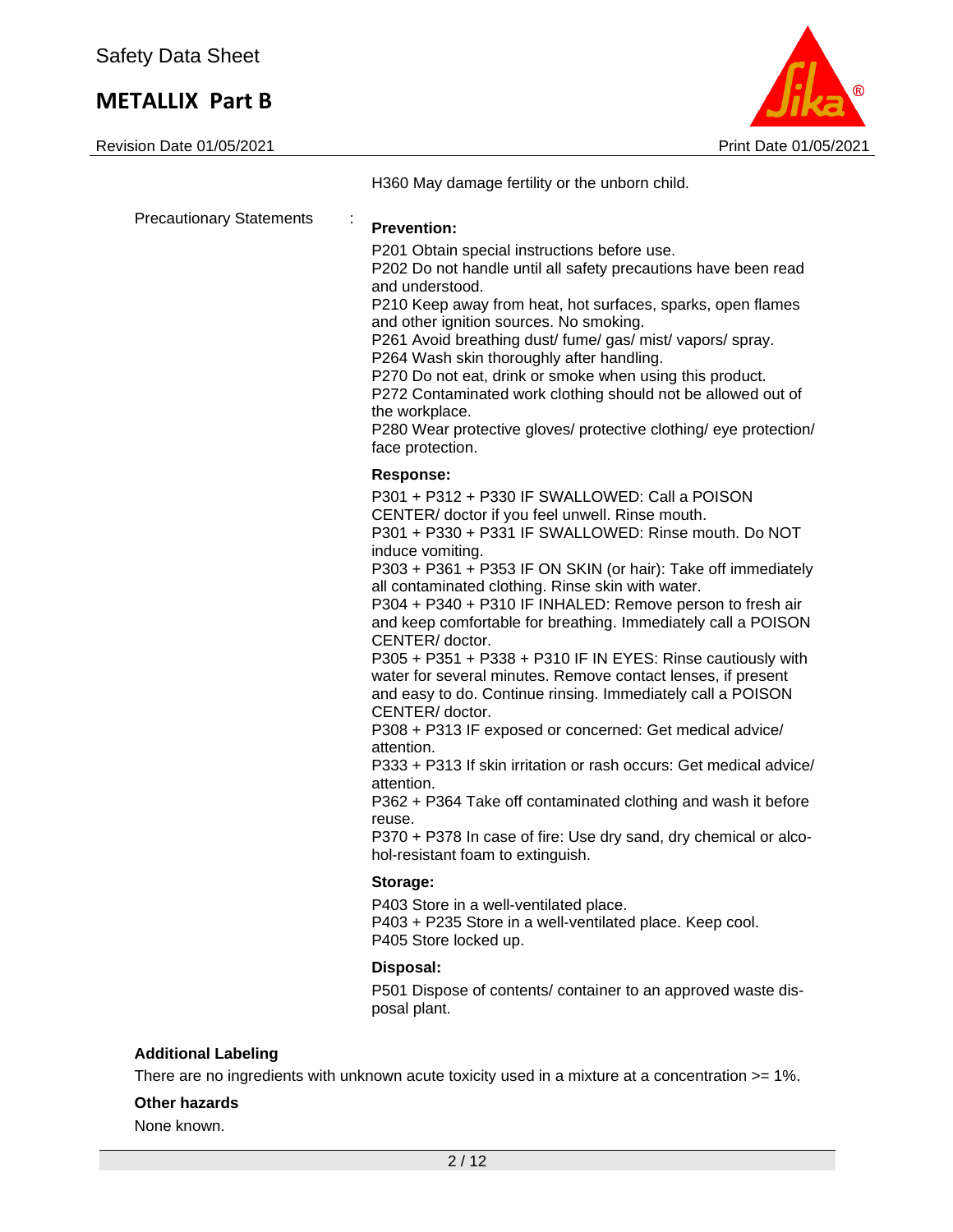

## **SECTION 3. COMPOSITION/INFORMATION ON INGREDIENTS**

Substance / Mixture : Mixture

### **Components**

| Chemical name                                   | CAS-No.        | Classification                                                                                                    | Concentra-<br>tion $(% w/w)$ |
|-------------------------------------------------|----------------|-------------------------------------------------------------------------------------------------------------------|------------------------------|
| Benzyl alcohol                                  | $100 - 51 - 6$ | Acute Tox. 4; H302<br>Acute Tox. 4; H332<br>Eye Irrit. 2A; H319                                                   | $>= 30 - 60$                 |
| 2,2,4(or 2,4,4)-trimethylhexane-1,6-<br>diamine | 25513-64-8     | Acute Tox. 4; H302<br>Skin Corr. 1A; H314<br>Eye Dam. 1; H318<br><b>Skin Sens. 1A; H317</b>                       | $>= 10 - < 30$               |
| Isophoronediamine                               | 2855-13-2      | Acute Tox. 4; H302<br>Acute Tox. 4; H312<br>Skin Corr. 1B; H314<br>Eye Dam. 1; H318<br><b>Skin Sens. 1A; H317</b> | $>= 5 - < 10$                |
| Polyoxypropylenediamine                         | 9046-10-0      | Acute Tox. 4; H302<br>Skin Corr. 1B; H314<br>Eye Dam. 1; H318                                                     | $>= 5 - < 10$                |
| Phenol, 4-dodecyl-, branched                    | 210555-94-5    | Skin Corr. 1C; H314<br>Eye Dam. 1; H318<br>Repr. 1B; H360                                                         | $>= 5 - < 10$                |

Actual concentration or concentration range is withheld as a trade secret

## **SECTION 4. FIRST AID MEASURES**

| General advice          | Move out of dangerous area.<br>Consult a physician.<br>Show this material safety data sheet to the doctor in attend-<br>ance.                                                                                                                                                                                           |
|-------------------------|-------------------------------------------------------------------------------------------------------------------------------------------------------------------------------------------------------------------------------------------------------------------------------------------------------------------------|
| If inhaled              | Move to fresh air.<br>Consult a physician after significant exposure.                                                                                                                                                                                                                                                   |
| In case of skin contact | : Take off contaminated clothing and shoes immediately.<br>Wash off with soap and plenty of water.<br>Immediate medical treatment is necessary as untreated<br>wounds from corrosion of the skin heal slowly and with difficul-<br>ty.                                                                                  |
| In case of eye contact  | Small amounts splashed into eyes can cause irreversible tis-<br>sue damage and blindness.<br>In the case of contact with eyes, rinse immediately with plenty<br>of water and seek medical advice.<br>Continue rinsing eyes during transport to hospital.<br>Remove contact lenses.<br>Keep eye wide open while rinsing. |
| If swallowed            | Clean mouth with water and drink afterwards plenty of water.<br>Do not induce vomiting without medical advice.                                                                                                                                                                                                          |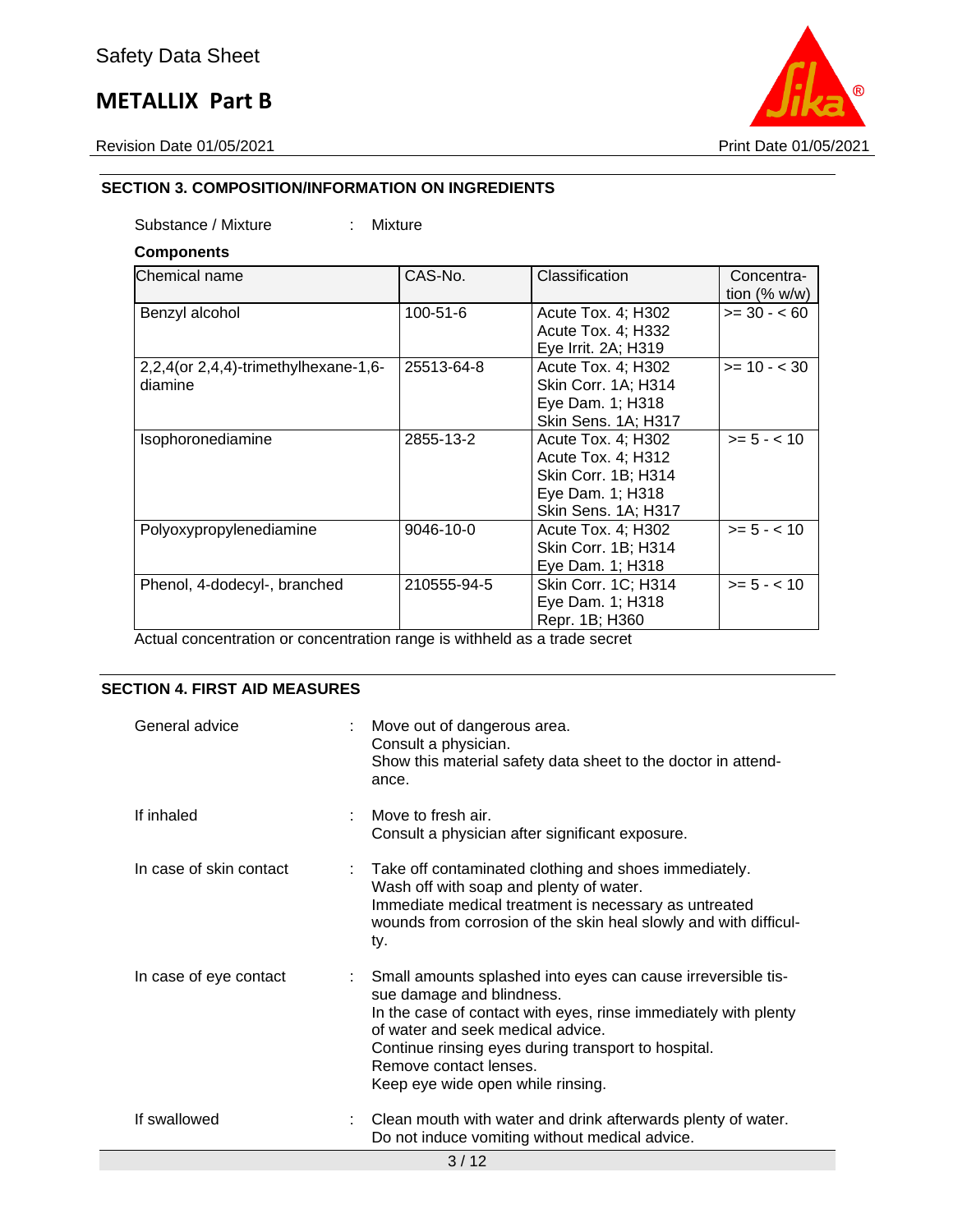

|                                                                   | Do not give milk or alcoholic beverages.<br>Never give anything by mouth to an unconscious person.<br>Take victim immediately to hospital.                                                                                                                                                                                                                                                                                                |
|-------------------------------------------------------------------|-------------------------------------------------------------------------------------------------------------------------------------------------------------------------------------------------------------------------------------------------------------------------------------------------------------------------------------------------------------------------------------------------------------------------------------------|
| Most important symptoms<br>and effects, both acute and<br>delayed | : Health injuries may be delayed.<br>corrosive effects<br>sensitizing effects<br>toxic effects for reproduction<br>Gastrointestinal discomfort<br>Allergic reactions<br>Dermatitis<br>See Section 11 for more detailed information on health effects<br>and symptoms.<br>Harmful if swallowed.<br>May cause an allergic skin reaction.<br>Causes serious eye damage.<br>May damage fertility or the unborn child.<br>Causes severe burns. |
| Notes to physician                                                | Treat symptomatically.                                                                                                                                                                                                                                                                                                                                                                                                                    |

## **SECTION 5. FIRE-FIGHTING MEASURES**

| Suitable extinguishing media :                      | Carbon dioxide (CO2)                                                                                                                                                                                                          |
|-----------------------------------------------------|-------------------------------------------------------------------------------------------------------------------------------------------------------------------------------------------------------------------------------|
| Unsuitable extinguishing<br>media                   | Water                                                                                                                                                                                                                         |
| Further information                                 | Collect contaminated fire extinguishing water separately. This<br>must not be discharged into drains.<br>Fire residues and contaminated fire extinguishing water must<br>be disposed of in accordance with local regulations. |
| Special protective equipment :<br>for fire-fighters | In the event of fire, wear self-contained breathing apparatus.                                                                                                                                                                |

## **SECTION 6. ACCIDENTAL RELEASE MEASURES**

| Personal precautions, protec- :<br>tive equipment and emer-<br>gency procedures | Use personal protective equipment.<br>Deny access to unprotected persons.                                                                                                                                                                     |
|---------------------------------------------------------------------------------|-----------------------------------------------------------------------------------------------------------------------------------------------------------------------------------------------------------------------------------------------|
| Environmental precautions<br>÷                                                  | Do not flush into surface water or sanitary sewer system.<br>If the product contaminates rivers and lakes or drains inform<br>respective authorities.<br>Local authorities should be advised if significant spillages<br>cannot be contained. |
| Methods and materials for<br>containment and cleaning up                        | Soak up with inert absorbent material (e.g. sand, silica gel,<br>acid binder, universal binder, sawdust).<br>Keep in suitable, closed containers for disposal.                                                                                |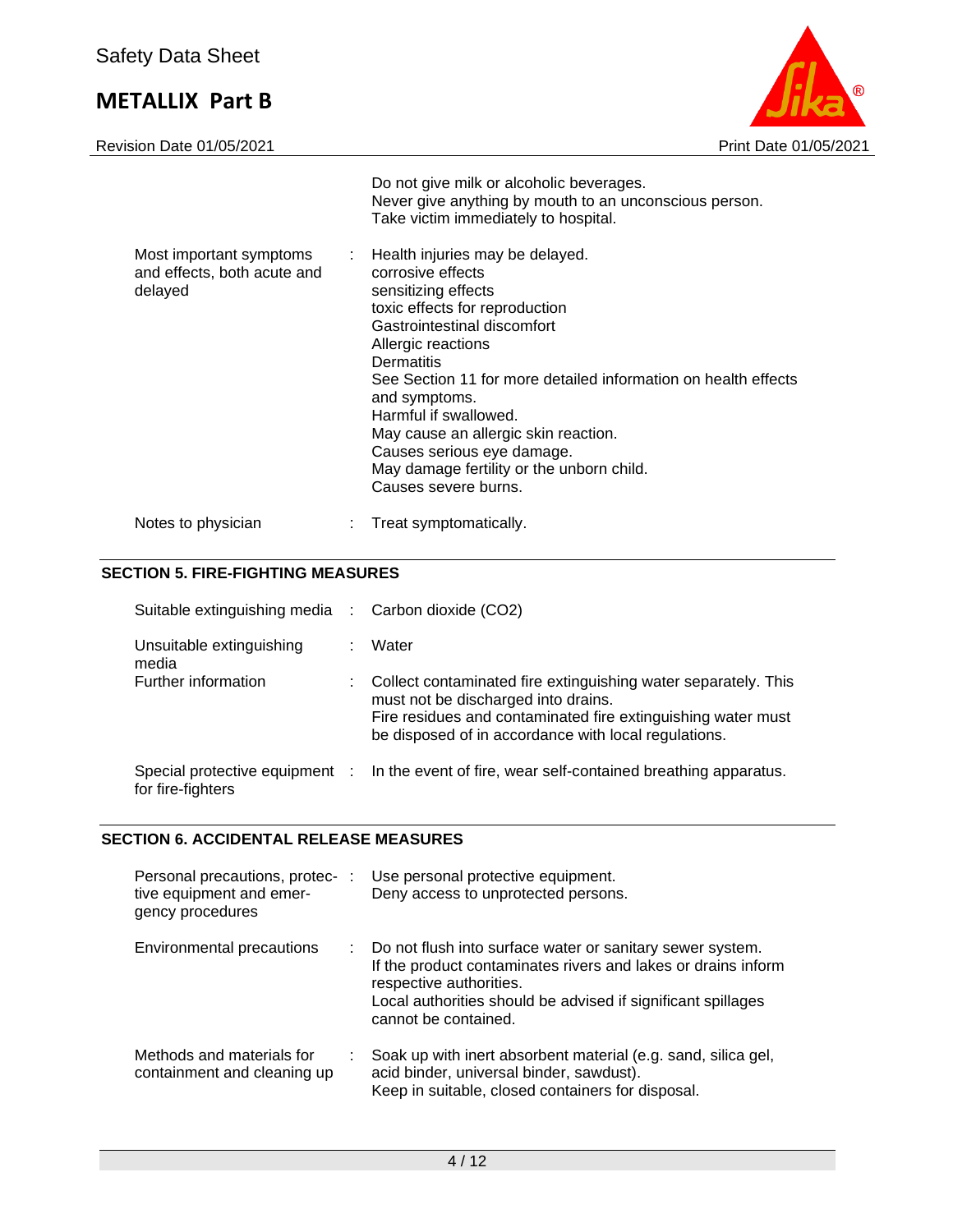Revision Date 01/05/2021 2021



### **SECTION 7. HANDLING AND STORAGE**

| fire and explosion          |    | Advice on protection against : Normal measures for preventive fire protection.                                                                                                                                                                                                                                                                                                                                                                                                                                                                                                                                                                                                  |
|-----------------------------|----|---------------------------------------------------------------------------------------------------------------------------------------------------------------------------------------------------------------------------------------------------------------------------------------------------------------------------------------------------------------------------------------------------------------------------------------------------------------------------------------------------------------------------------------------------------------------------------------------------------------------------------------------------------------------------------|
| Advice on safe handling     | t. | Do not breathe vapors or spray mist.<br>Avoid exceeding the given occupational exposure limits (see<br>section 8).<br>Do not get in eyes, on skin, or on clothing.<br>For personal protection see section 8.<br>Persons with a history of skin sensitization problems or asth-<br>ma, allergies, chronic or recurrent respiratory disease should<br>not be employed in any process in which this mixture is being<br>used.<br>Smoking, eating and drinking should be prohibited in the ap-<br>plication area.<br>Pregnant women or women of child-bearing age should not be<br>exposed to this product.<br>Follow standard hygiene measures when handling chemical<br>products. |
| Conditions for safe storage | ÷. | Store in original container.<br>Keep in a well-ventilated place.<br>Containers which are opened must be carefully resealed and<br>kept upright to prevent leakage.<br>Observe label precautions.<br>Store in accordance with local regulations.                                                                                                                                                                                                                                                                                                                                                                                                                                 |

## **SECTION 8. EXPOSURE CONTROLS/PERSONAL PROTECTION**

### **Ingredients with workplace control parameters**

Contains no substances with occupational exposure limit values.

| <b>Engineering measures</b>   | Use of adequate ventilation should be sufficient to control<br>worker exposure to airborne contaminants. If the use of this<br>product generates dust, fumes, gas, vapor or mist, use pro-<br>cess enclosures, local exhaust ventilation or other engineer-<br>ing controls to keep worker exposure below any recommend-<br>ed or statutory limits.<br>The engineering controls also need to keep gas, vapor or<br>dust concentrations below any lower explosive limits. |
|-------------------------------|--------------------------------------------------------------------------------------------------------------------------------------------------------------------------------------------------------------------------------------------------------------------------------------------------------------------------------------------------------------------------------------------------------------------------------------------------------------------------|
| Personal protective equipment |                                                                                                                                                                                                                                                                                                                                                                                                                                                                          |
| Respiratory protection        | : Use a properly fitted NIOSH approved air-purifying or air-fed<br>respirator complying with an approved standard if a risk as-<br>sessment indicates this is necessary.                                                                                                                                                                                                                                                                                                 |
|                               | The filter class for the respirator must be suitable for the max-<br>imum expected contaminant concentration<br>(gas/vapor/aerosol/particulates) that may arise when han-<br>dling the product. If this concentration is exceeded, self-<br>contained breathing apparatus must be used.                                                                                                                                                                                  |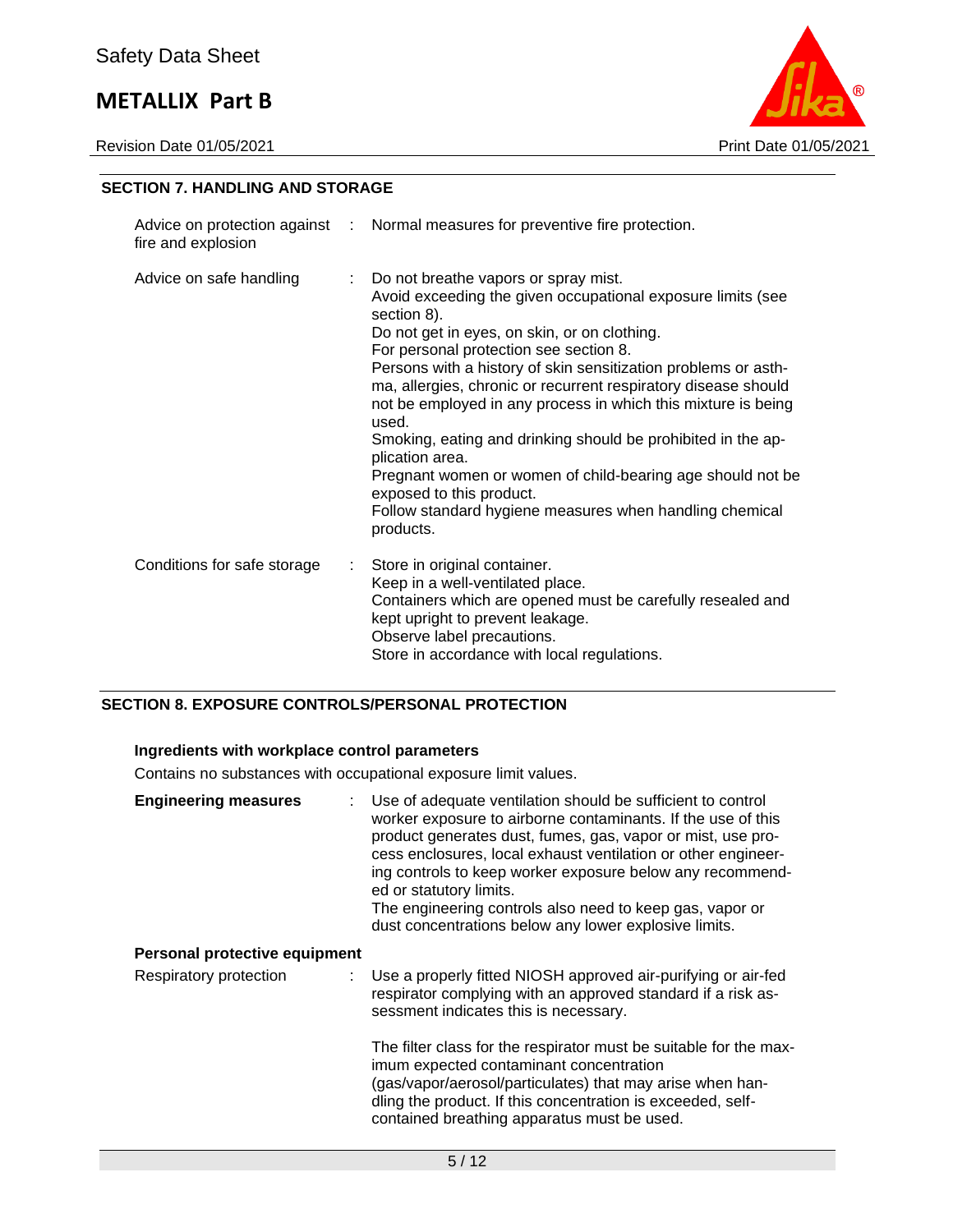

| Hand protection          | : Chemical-resistant, impervious gloves complying with an<br>approved standard should be worn at all times when handling<br>chemical products if a risk assessment indicates this is nec-<br>essary.                                                                                                                                                    |
|--------------------------|---------------------------------------------------------------------------------------------------------------------------------------------------------------------------------------------------------------------------------------------------------------------------------------------------------------------------------------------------------|
| Eye protection           | : Safety eyewear complying with an approved standard should<br>be used when a risk assessment indicates this is necessary.                                                                                                                                                                                                                              |
| Skin and body protection | : Choose body protection in relation to its type, to the concen-<br>tration and amount of dangerous substances, and to the spe-<br>cific work-place.                                                                                                                                                                                                    |
| Hygiene measures         | Avoid contact with skin, eyes and clothing.<br>Wash hands before breaks and immediately after handling<br>the product.<br>Remove respiratory and skin/eye protection only after vapors<br>have been cleared from the area.<br>Remove contaminated clothing and protective equipment<br>before entering eating areas.<br>Wash thoroughly after handling. |

## **SECTION 9. PHYSICAL AND CHEMICAL PROPERTIES**

| Appearance                                            | t. | liquid                                     |
|-------------------------------------------------------|----|--------------------------------------------|
| Color                                                 |    | amber                                      |
| Odor                                                  |    | amine-like                                 |
| <b>Odor Threshold</b>                                 |    | No data available                          |
| рH                                                    |    | Not applicable                             |
| Melting point/range / Freezing :                      |    | No data available                          |
| point<br>Boiling point/boiling range                  | t. | No data available                          |
| Flash point                                           | t. | ca. 93 °C (199 °F)<br>(Method: closed cup) |
| Evaporation rate                                      | t. | No data available                          |
| Flammability (solid, gas)                             | t. | No data available                          |
| Upper explosion limit / Upper :<br>flammability limit |    | No data available                          |
| Lower explosion limit / Lower<br>flammability limit   | t. | No data available                          |
| Vapor pressure                                        |    | $0.07$ hpa                                 |
| Relative vapor density                                |    | No data available                          |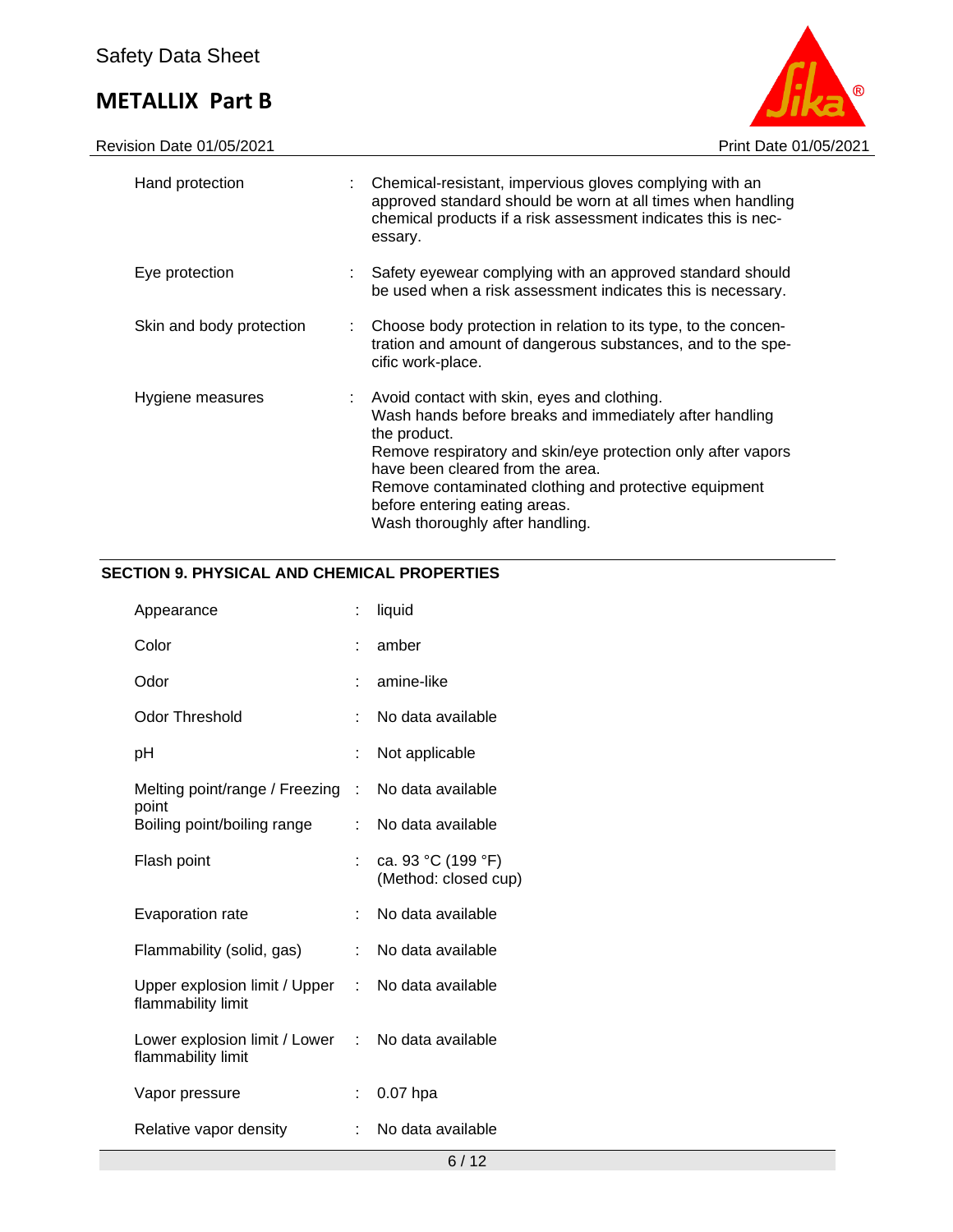Revision Date 01/05/2021 Print Date 01/05/2021



| Density                                     |      | : ca. 0.99 g/ml (20 °C (68 °F)) |
|---------------------------------------------|------|---------------------------------|
| Solubility(ies)<br>Water solubility         |      | partly soluble                  |
| Solubility in other solvents                | di l | No data available               |
| Partition coefficient: n-<br>octanol/water  |      | No data available               |
| Autoignition temperature                    |      | : No data available             |
| Decomposition temperature                   |      | : No data available             |
| Viscosity<br>Viscosity, dynamic             |      | No data available               |
| Viscosity, kinematic                        |      | Not applicable                  |
| <b>Explosive properties</b>                 |      | No data available               |
| Oxidizing properties                        |      | No data available               |
| Volatile organic compounds<br>(VOC) content |      | $0$ g/l                         |

## **SECTION 10. STABILITY AND REACTIVITY**

| Reactivity                              | ÷    | No dangerous reaction known under conditions of normal use. |
|-----------------------------------------|------|-------------------------------------------------------------|
| Chemical stability                      | ÷    | The product is chemically stable.                           |
| Possibility of hazardous reac-<br>tions | -100 | Stable under recommended storage conditions.                |
| Conditions to avoid                     |      | : Extremes of temperature and direct sunlight.              |
| Incompatible materials                  |      | No data available                                           |
| Hazardous decomposition<br>products     | ÷    | No decomposition if stored and applied as directed.         |

## **SECTION 11. TOXICOLOGICAL INFORMATION**

| <b>Acute toxicity</b><br>Harmful if swallowed.<br>Components: |                                     |  |
|---------------------------------------------------------------|-------------------------------------|--|
| Benzyl alcohol:<br>Acute oral toxicity                        | LD50 Oral (Rat): 1,620 mg/kg<br>t i |  |
| Acute inhalation toxicity                                     | : $LC50 (Rat): > 4.178 mg/l$        |  |
|                                                               | 7110                                |  |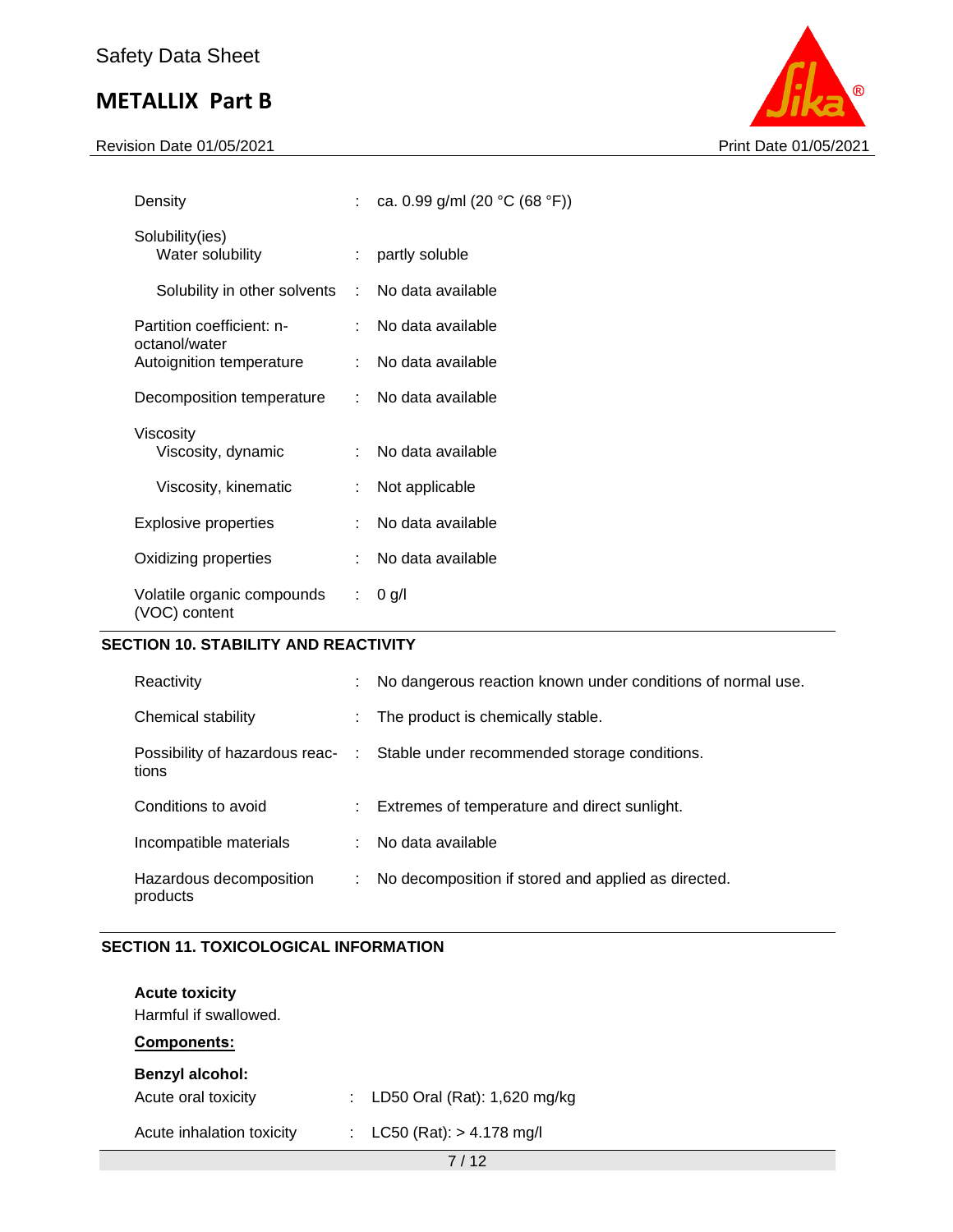

Exposure time: 4 h Test atmosphere: dust/mist

|                                                                                    | 2,2,4(or 2,4,4)-trimethylhexane-1,6-diamine:                     |    |                                                                                 |  |  |
|------------------------------------------------------------------------------------|------------------------------------------------------------------|----|---------------------------------------------------------------------------------|--|--|
| Acute oral toxicity                                                                |                                                                  |    | LD50 Oral (Rat): 910 mg/kg                                                      |  |  |
|                                                                                    |                                                                  |    |                                                                                 |  |  |
| Isophoronediamine:                                                                 |                                                                  |    |                                                                                 |  |  |
| Acute oral toxicity                                                                |                                                                  | t. | LD50 Oral (Rat): 1,030 mg/kg                                                    |  |  |
| Acute inhalation toxicity                                                          |                                                                  | ÷. | $LC50$ (Rat): $> 5.01$ mg/l<br>Exposure time: 4 h<br>Test atmosphere: dust/mist |  |  |
| Acute dermal toxicity                                                              |                                                                  | t. | LD50 Dermal (Rabbit): $> 2,000$ mg/kg                                           |  |  |
| Polyoxypropylenediamine:                                                           |                                                                  |    |                                                                                 |  |  |
| Acute oral toxicity                                                                |                                                                  | ÷. | LD50 Oral (Rat): 475 mg/kg                                                      |  |  |
| Acute dermal toxicity                                                              |                                                                  | ÷. | LD50 Dermal (Rabbit): 2,090 mg/kg                                               |  |  |
|                                                                                    | Phenol, 4-dodecyl-, branched:                                    |    |                                                                                 |  |  |
| Acute oral toxicity                                                                |                                                                  |    | LD50 Oral (Rat): 2,140 mg/kg                                                    |  |  |
| Acute dermal toxicity                                                              |                                                                  | t  | LD50 Dermal (Rabbit): $> 5,000$ mg/kg                                           |  |  |
| <b>Skin corrosion/irritation</b>                                                   |                                                                  |    |                                                                                 |  |  |
| Causes severe burns.                                                               |                                                                  |    |                                                                                 |  |  |
|                                                                                    | Serious eye damage/eye irritation                                |    |                                                                                 |  |  |
| Causes serious eye damage.                                                         |                                                                  |    |                                                                                 |  |  |
| <b>Respiratory or skin sensitization</b>                                           |                                                                  |    |                                                                                 |  |  |
| <b>Skin sensitization</b>                                                          | May cause an allergic skin reaction.                             |    |                                                                                 |  |  |
| <b>Respiratory sensitization</b><br>Not classified based on available information. |                                                                  |    |                                                                                 |  |  |
| <b>Germ cell mutagenicity</b><br>Not classified based on available information.    |                                                                  |    |                                                                                 |  |  |
| Carcinogenicity                                                                    |                                                                  |    |                                                                                 |  |  |
| <b>IARC</b>                                                                        | Not classified based on available information.<br>Not applicable |    |                                                                                 |  |  |
| <b>OSHA</b>                                                                        | Not applicable                                                   |    |                                                                                 |  |  |
| <b>NTP</b>                                                                         | Not applicable                                                   |    |                                                                                 |  |  |
|                                                                                    |                                                                  |    |                                                                                 |  |  |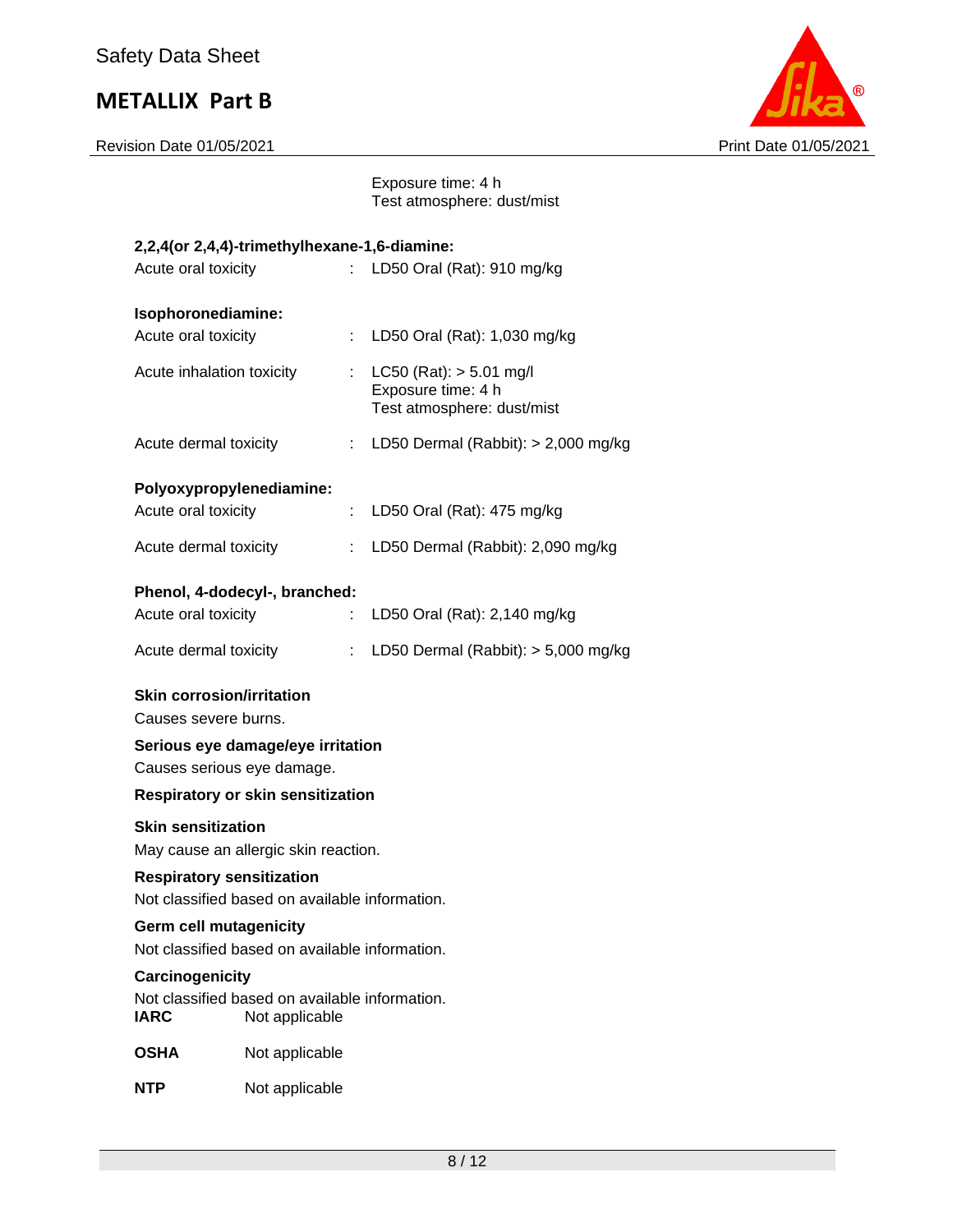#### Revision Date 01/05/2021 **Print Date 01/05/2021** Print Date 01/05/2021



**Reproductive toxicity** May damage fertility or the unborn child.

### **STOT-single exposure**

Not classified based on available information.

### **STOT-repeated exposure**

Once sensitized, a severe allergic reaction may occur when subsequently exposed to very low levels.

#### **Aspiration toxicity**

Not classified based on available information.

## **SECTION 12. ECOLOGICAL INFORMATION**

### **Ecotoxicity**

### **Components:**

### **Benzyl alcohol:**

| Toxicity to fish                                         | : $LC50$ (Fish): $> 100$ mg/l<br>Exposure time: 96 h                 |
|----------------------------------------------------------|----------------------------------------------------------------------|
| Toxicity to daphnia and other :<br>aquatic invertebrates | EC50 (Daphnia magna (Water flea)): > 100 mg/l<br>Exposure time: 48 h |

### **2,2,4(or 2,4,4)-trimethylhexane-1,6-diamine:**

| Toxicity to algae/aquatic<br>plants      | EC50 (Scenedesmus capricornutum (fresh water algae)): 29.5<br>ma/l                |
|------------------------------------------|-----------------------------------------------------------------------------------|
| Toxicity to fish (Chronic tox-<br>icity) | $\therefore$ LC50 (Leuciscus idus (Golden orfe)): 174 mg/l<br>Exposure time: 48 h |

#### **Isophoronediamine:**

| Toxicity to algae/aquatic | ErC50 (Desmodesmus subspicatus (green algae)): > 10 - 100 |
|---------------------------|-----------------------------------------------------------|
| plants                    | mg/l                                                      |

#### **Phenol, 4-dodecyl-, branched:**

| Toxicity to fish                    | : $LC50$ (Fish): 0.14 mg/l<br>Exposure time: 96 h                  |
|-------------------------------------|--------------------------------------------------------------------|
| Toxicity to algae/aquatic<br>plants | EC50 (Pseudokirchneriella subcapitata (green algae)): 0.53<br>mq/l |

## **Persistence and degradability**

No data available

## **Bioaccumulative potential**

No data available

# **Mobility in soil**

No data available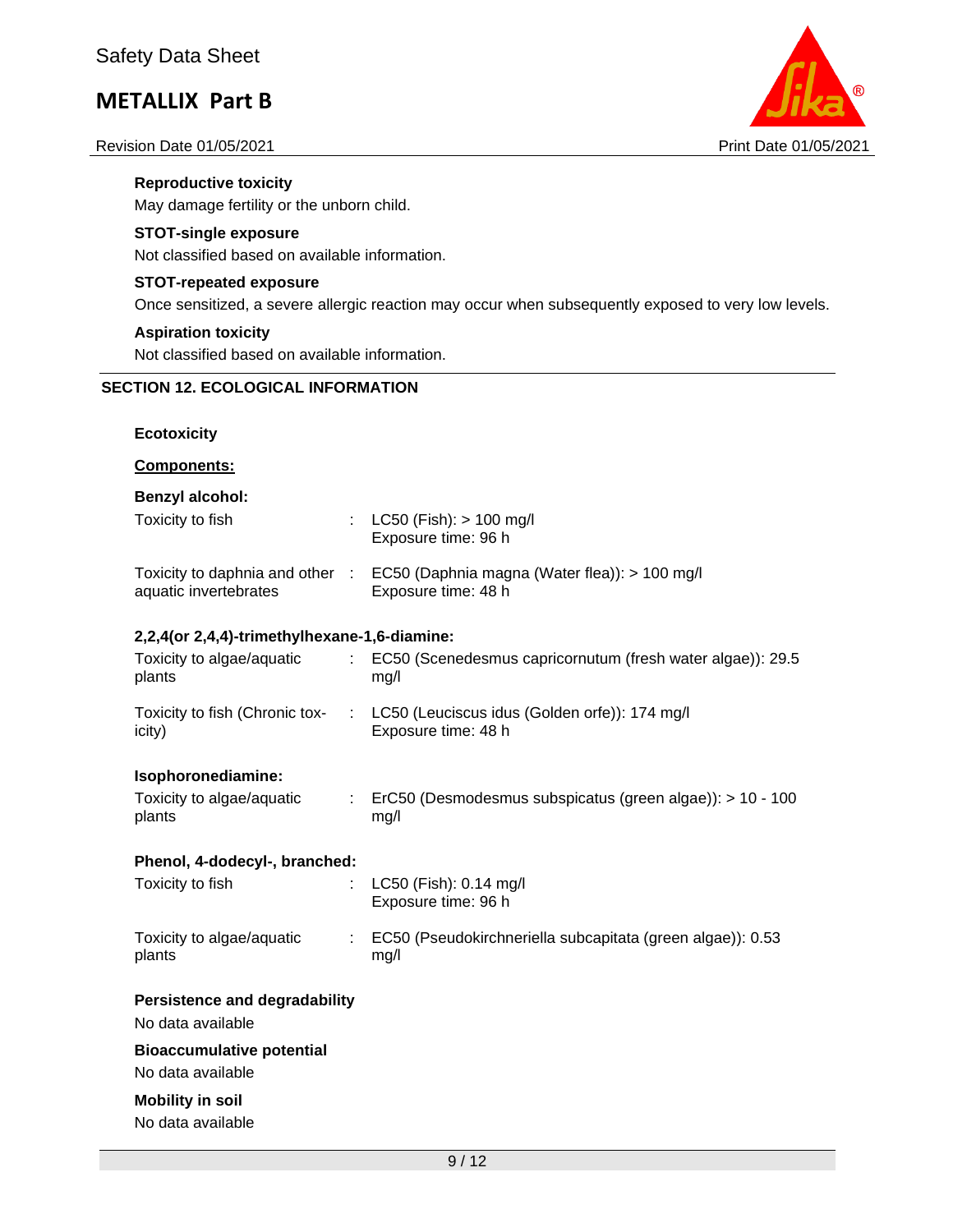Revision Date 01/05/2021 2021



#### **Other adverse effects**

## **Product:**

| Additional ecological infor-<br>mation | Do not empty into drains; dispose of this material and its con-<br>tainer in a safe way.<br>Avoid dispersal of spilled material and runoff and contact with<br>soil, waterways, drains and sewers.<br>Toxic to aquatic organisms, may cause long-term adverse<br>effects in the aquatic environment.<br>May be harmful to the environment if released in large quanti-<br>ties. |
|----------------------------------------|---------------------------------------------------------------------------------------------------------------------------------------------------------------------------------------------------------------------------------------------------------------------------------------------------------------------------------------------------------------------------------|
|                                        | Water polluting material.                                                                                                                                                                                                                                                                                                                                                       |

## **SECTION 13. DISPOSAL CONSIDERATIONS**

| <b>Disposal methods</b> |                                                                                                                                                                                                                             |
|-------------------------|-----------------------------------------------------------------------------------------------------------------------------------------------------------------------------------------------------------------------------|
| Waste from residues     | Disposal of this product, solutions and any by-products should<br>at all times comply with the requirements of environmental<br>protection and waste disposal legislation and any regional<br>local authority requirements. |
| Contaminated packaging  | Empty containers should be taken to an approved waste han-<br>dling site for recycling or disposal.                                                                                                                         |

#### **SECTION 14. TRANSPORT INFORMATION**

### **International Regulations**

#### **IATA-DGR**

| UN/ID No.                                                    |   | <b>UN 3066</b> |
|--------------------------------------------------------------|---|----------------|
| Proper shipping name                                         |   | Paint          |
| Class                                                        | ٠ | 8              |
| Packing group                                                |   | Ш              |
| Labels                                                       |   | Corrosive      |
| Packing instruction (cargo                                   |   | 855            |
| aircraft)<br>Packing instruction (passen- :<br>ger aircraft) |   | 851            |
| <b>IMDG-Code</b>                                             |   |                |
| UN number                                                    |   | <b>UN 3066</b> |
| Proper shipping name                                         |   | <b>PAINT</b>   |
| Class                                                        |   | 8              |
| Packing group                                                |   | Ш              |
| Labels                                                       | ٠ | 8              |
| EmS Code                                                     |   |                |
|                                                              |   | $F-A, S-B$     |

## **Transport in bulk according to Annex II of MARPOL 73/78 and the IBC Code**

Not applicable for product as supplied.

### **Domestic regulation**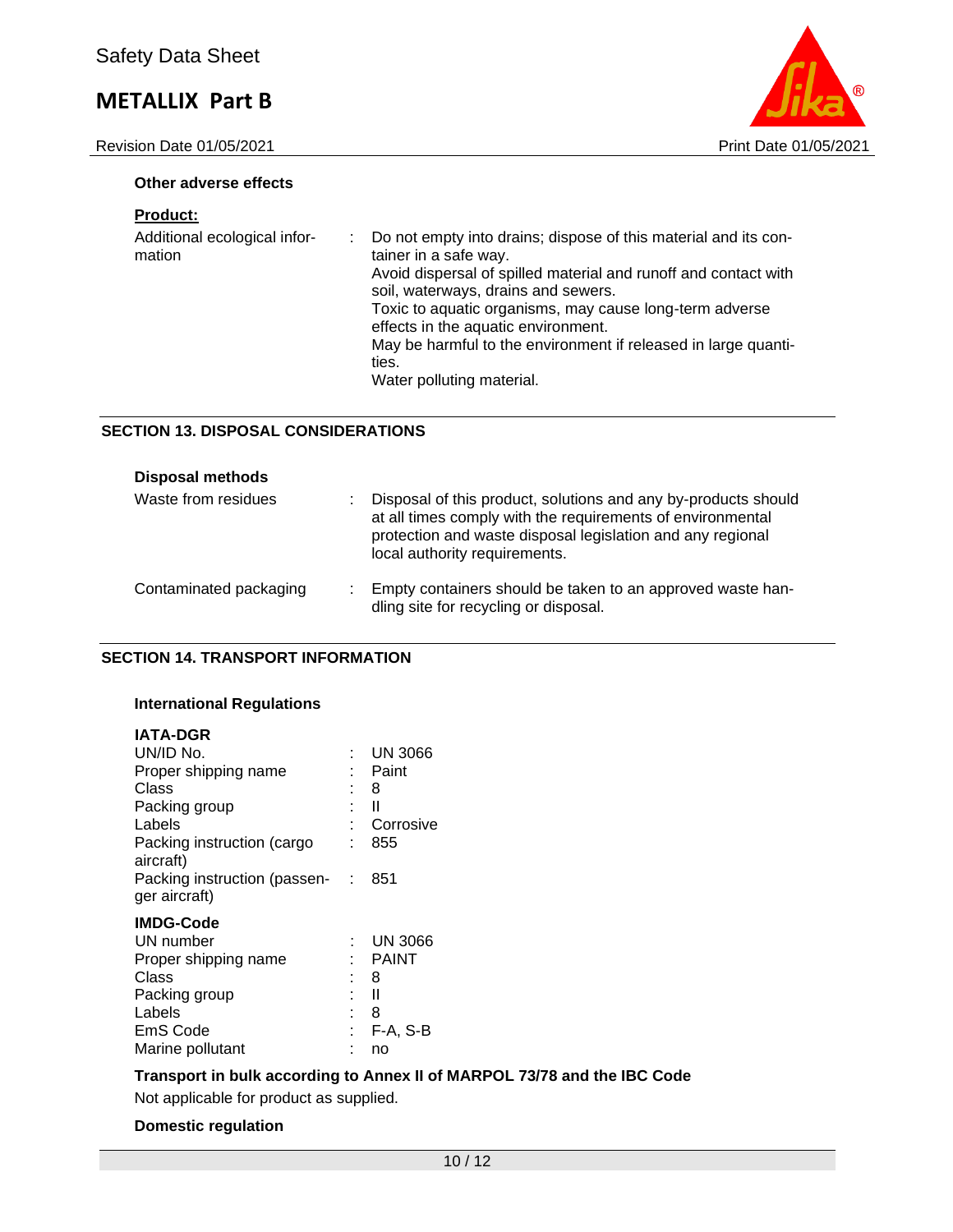Revision Date 01/05/2021 **Print Date 01/05/2021** Print Date 01/05/2021



### **TDG**

| UN number            |   | $:$ UN 3066 |
|----------------------|---|-------------|
| Proper shipping name |   | : PAINT     |
| Class                |   | -8          |
| Packing group        |   | H           |
| Labels               | t | -8          |
| <b>ERG Code</b>      |   | : 153       |
| Marine pollutant     |   | no          |

#### **Special precautions for user**

The transport classification(s) provided herein are for informational purposes only, and solely based upon the properties of the unpackaged material as it is described within this Safety Data Sheet. Transportation classifications may vary by mode of transportation, package sizes, and variations in regional or country regulations.

## **SECTION 15. REGULATORY INFORMATION**

### **Canadian lists**

No substances are subject to a Significant New Activity Notification.

## **SECTION 16. OTHER INFORMATION**

#### **Full text of other abbreviations**

| <b>ADR</b>                                                                     | Accord européen relatif au transport international des<br>marchandises Dangereuses par Route                                                                                                                                                                                                                                                                           |
|--------------------------------------------------------------------------------|------------------------------------------------------------------------------------------------------------------------------------------------------------------------------------------------------------------------------------------------------------------------------------------------------------------------------------------------------------------------|
| <b>CAS</b><br><b>DNEL</b><br>EC50<br><b>GHS</b><br>IATA<br><b>IMDG</b><br>LD50 | <b>Chemical Abstracts Service</b><br>Derived no-effect level<br>Half maximal effective concentration<br><b>Globally Harmonized System</b><br>International Air Transport Association<br>International Maritime Code for Dangerous Goods<br>Median lethal dosis (the amount of a material, given all at<br>once, which causes the death of 50% (one half) of a group of |
| <b>LC50</b>                                                                    | test animals)<br>Median lethal concentration (concentrations of the chemical in<br>air that kills 50% of the test animals during the observation<br>period)                                                                                                                                                                                                            |
| <b>MARPOL</b>                                                                  | International Convention for the Prevention of Pollution from<br>Ships, 1973 as modified by the Protocol of 1978                                                                                                                                                                                                                                                       |
| <b>OEL</b>                                                                     | Occupational Exposure Limit                                                                                                                                                                                                                                                                                                                                            |
| <b>PBT</b>                                                                     | Persistent, bioaccumulative and toxic                                                                                                                                                                                                                                                                                                                                  |
| <b>PNEC</b>                                                                    | Predicted no effect concentration                                                                                                                                                                                                                                                                                                                                      |
| <b>REACH</b>                                                                   | Regulation (EC) No 1907/2006 of the European Parliament<br>and of the Council of 18 December 2006 concerning the Reg-<br>istration, Evaluation, Authorisation and Restriction of Chemi-<br>cals (REACH), establishing a European Chemicals Agency                                                                                                                      |
| <b>SVHC</b>                                                                    | Substances of Very High Concern                                                                                                                                                                                                                                                                                                                                        |
| vPvB                                                                           | Very persistent and very bioaccumulative                                                                                                                                                                                                                                                                                                                               |